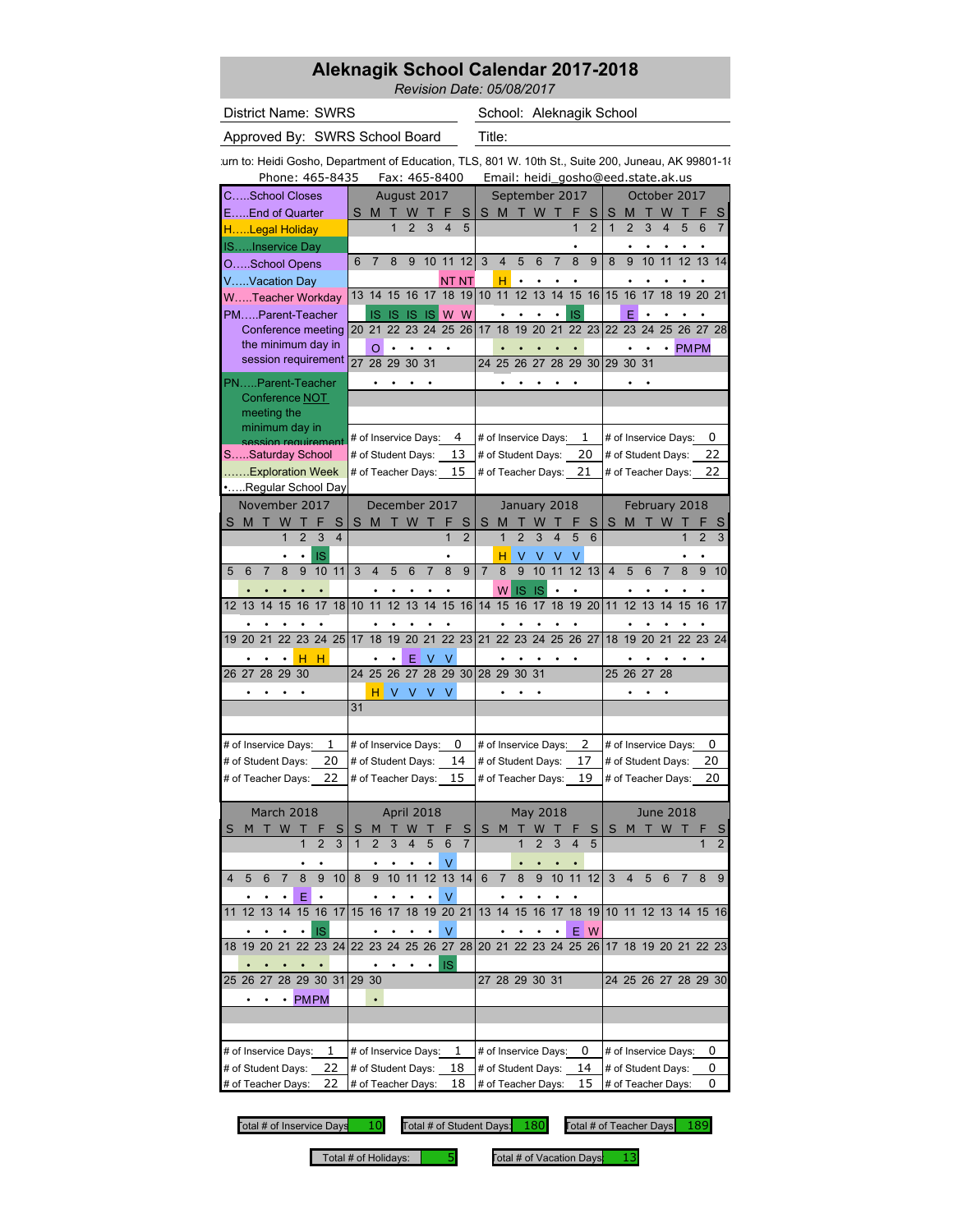#### **DRAFT Clarks Point School Calendar 2017-2018**

*Revision Date: 07/27/2017*

District Name: SWRS
School:

School: Clarks Point Draft

Approved By: DRAFT CALENDAR Title:

| <b>CSchool Closes</b>                               |                                                      |       | August 2017          |                     |                | September 2017       |                |    |                         |                |                |                |                |                    |                | October 2017         |                |     |
|-----------------------------------------------------|------------------------------------------------------|-------|----------------------|---------------------|----------------|----------------------|----------------|----|-------------------------|----------------|----------------|----------------|----------------|--------------------|----------------|----------------------|----------------|-----|
| EEnd of Quarter                                     | S<br>M                                               |       | w                    | S                   | S              | M                    |                | W  |                         |                | S              | S              | М              |                    | w              |                      |                |     |
| HLegal Holiday                                      |                                                      |       | 3                    | 5                   |                |                      |                |    |                         | 1              | $\overline{2}$ | $\overline{1}$ | $\overline{2}$ | 3                  | 4              | 5                    | 6              | 7   |
| ISInservice Day                                     |                                                      |       |                      |                     |                |                      |                |    |                         |                |                |                |                |                    |                |                      |                |     |
| OSchool Opens                                       | $\overline{7}$<br>6                                  | 8     | 9<br>10              | 11<br>12            | 3              | $\overline{4}$       | 5              | 6  | $\overline{7}$          | 8              | 9              | 8              | 9              | 10                 | 11             | 12                   | 13             | 14  |
| VVacation Day                                       |                                                      |       |                      | NT NT               |                | н                    |                |    |                         |                |                |                |                |                    |                |                      |                |     |
| WTeacher Workday                                    | 14<br>13                                             | 15    | 16<br>17             | 18<br>19            |                | 10 11                | 12             | 13 | 14                      | 15             | 16             | 15             | 16             | 17                 | 18             | 19                   | 20 21          |     |
| PMParent-Teacher                                    | IS.                                                  | IS IS |                      | W W                 |                |                      |                |    | $\bullet$               | IS             |                |                | E              |                    |                |                      |                |     |
| Conference meeting                                  | 21<br>20                                             | 22    | 1S<br>23<br>24       | 26<br>25            | 17             | 18                   | 19             | 20 | 21                      | 22 23          |                | 22             | 23             | 24                 | 25             |                      | 26 27          | 28  |
| the minimum day in                                  |                                                      |       |                      |                     |                |                      |                |    |                         |                |                |                |                |                    |                |                      |                |     |
| session requirement                                 | റ                                                    |       |                      | $\bullet$           |                |                      |                |    |                         | $\bullet$      |                |                | ٠              |                    | ٠              | <b>PMPM</b>          |                |     |
|                                                     | 27 28 29 30                                          |       | 31                   |                     |                | 24 25                |                |    |                         | 26 27 28 29 30 |                |                | 29 30 31       |                    |                |                      |                |     |
| PNParent-Teacher                                    |                                                      |       |                      |                     |                |                      |                |    |                         |                |                |                |                |                    |                |                      |                |     |
| Conference NOT                                      |                                                      |       |                      |                     |                |                      |                |    |                         |                |                |                |                |                    |                |                      |                |     |
| meeting the                                         |                                                      |       |                      |                     |                |                      |                |    |                         |                |                |                |                |                    |                |                      |                |     |
| minimum day in                                      | # of Inservice Days:                                 |       |                      | 4                   |                | # of Inservice Days: |                |    |                         | 1              |                |                |                |                    |                | # of Inservice Days: |                | 0   |
| session requirement<br>SSaturday School             | # of Student Days:                                   |       |                      | 13                  |                | # of Student Days:   |                |    |                         | 20             |                |                |                | # of Student Days: |                |                      |                | 22  |
|                                                     |                                                      |       |                      |                     |                |                      |                |    |                         |                |                |                |                |                    |                |                      |                |     |
| Exploration Week                                    | # of Teacher Days:                                   |       |                      | 15                  |                | # of Teacher Days:   |                |    |                         | 21             |                |                |                | # of Teacher Days: |                |                      | 22             |     |
| Regular School Day                                  |                                                      |       |                      |                     |                |                      |                |    |                         |                |                |                |                |                    |                |                      |                |     |
| November 2017                                       |                                                      |       | December 2017        |                     |                |                      | January 2018   |    |                         |                |                |                |                |                    |                | February 2018        |                |     |
| S M<br>W<br>п<br>Т<br>F<br>S                        | S<br>M                                               | Т     | W                    | F<br>S              | S              | М                    |                | W  |                         |                | S              | S              | м              |                    | W              |                      | F              |     |
| $\overline{2}$<br>3<br>1<br>$\overline{\mathbf{4}}$ |                                                      |       |                      | 1<br>$\overline{2}$ |                | $\overline{1}$       | $\overline{2}$ | 3  | $\overline{\mathbf{4}}$ | 5              | 6              |                |                |                    |                | 1                    | $\overline{2}$ | 3   |
| IS<br>$\bullet$<br>$\bullet$                        |                                                      |       |                      |                     |                | н                    | ٧              | v  | V                       | ٧              |                |                |                |                    |                |                      |                |     |
| 9<br>7<br>8<br>10<br>11<br>5<br>6                   | 3<br>4                                               | 5     | 6<br>$\overline{7}$  | 8<br>9              | $\overline{7}$ | 8                    | 9              | 10 | 11                      | 12             | 13             | $\overline{4}$ | 5              | 6                  | $\overline{7}$ | 8                    | 9              | 10  |
|                                                     |                                                      |       |                      |                     |                | W                    | IS             | IS |                         |                |                |                |                |                    |                |                      |                |     |
| 15<br>18<br>13<br>14<br>16<br>17<br>12              | 10<br>11                                             | 12    | 13<br>14             | 15<br>16            | 14             | 15                   | 16             | 17 | 18                      | 19             | 20             | 11             | 12             | 13                 | 14             | 15                   | 16             | -17 |
|                                                     |                                                      |       |                      |                     |                |                      |                |    |                         |                |                |                |                |                    |                |                      |                |     |
| 23<br>25<br>22<br>24<br>19 20<br>21                 | 17<br>18                                             | 19    | 20<br>21             | 22 23               | 21             | 22                   | 23             | 24 | 25                      | 26             | 27             | 18             | 19             | 20                 | 21             | 22                   | 23 24          |     |
|                                                     |                                                      |       |                      |                     |                |                      |                |    |                         |                |                |                |                |                    |                |                      |                |     |
| н<br>н                                              |                                                      |       | Е                    | ν                   |                |                      |                |    |                         |                |                |                |                |                    |                |                      |                |     |
| 26 27<br>28<br>29<br>30                             | 25<br>24                                             | 26    | 28<br>27             | 29 30               |                | 28 29                | 30             | 31 |                         |                |                |                | 25 26          | 27                 | 28             |                      |                |     |
|                                                     | н                                                    | V     | V<br>$\vee$          | V                   |                |                      |                |    |                         |                |                |                |                |                    |                |                      |                |     |
|                                                     | 31                                                   |       |                      |                     |                |                      |                |    |                         |                |                |                |                |                    |                |                      |                |     |
|                                                     |                                                      |       |                      |                     |                |                      |                |    |                         |                |                |                |                |                    |                |                      |                |     |
| 1<br># of Inservice Days:                           |                                                      |       | # of Inservice Days: | 0                   |                | # of Inservice Days: |                |    |                         | 2              |                |                |                |                    |                | # of Inservice Days: |                | 0   |
| 20<br># of Student Days:                            |                                                      |       | # of Student Days:   | 14                  |                | # of Student Days:   |                |    |                         | 17             |                |                |                | # of Student Days: |                |                      | 20             |     |
| # of Teacher Days:<br>22                            |                                                      |       | # of Teacher Days:   | 15                  |                | # of Teacher Days:   |                |    |                         | 19             |                |                |                | # of Teacher Days: |                |                      |                | 20  |
|                                                     |                                                      |       |                      |                     |                |                      |                |    |                         |                |                |                |                |                    |                |                      |                |     |
| March 2018                                          |                                                      |       | April 2018           |                     |                |                      |                |    |                         |                |                |                |                |                    |                | <b>June 2018</b>     |                |     |
|                                                     |                                                      |       |                      |                     |                |                      | May 2018       |    |                         |                |                |                |                |                    |                |                      |                |     |
| 1<br>3                                              | S<br>M<br>$\overline{1}$<br>$\overline{\mathcal{L}}$ |       | 5                    | S<br>6<br>7         | S              | M                    | 1              |    | 3                       |                | S<br>5         | S              | M              |                    |                |                      |                |     |
|                                                     |                                                      |       |                      |                     |                |                      |                |    |                         |                |                |                |                |                    |                |                      |                |     |
|                                                     |                                                      |       |                      |                     |                |                      |                |    |                         |                |                |                |                |                    |                |                      |                |     |
| 4<br>6<br>7<br>8<br>9<br>10<br>5                    | 8<br>9                                               | 10 11 |                      | $12$ 13 14          | 6              | 7                    | 8              | 9  | 10                      | 11             | 12             | 3              | 4              | b                  | 6              |                      | 8              | 9   |
| Е                                                   |                                                      |       |                      |                     |                |                      |                |    |                         |                |                |                |                |                    |                |                      |                |     |
| 15<br>16 17<br>12 13<br>14<br>11                    | 15 <sup>15</sup><br>16                               | 17    | 18<br>19             | 20 21               |                | 13 14                | 15             | 16 | 17                      | 18 19          |                |                |                |                    |                | 10 11 12 13 14 15 16 |                |     |
| V<br>IS                                             |                                                      |       |                      |                     |                |                      |                |    |                         | Е              | W              |                |                |                    |                |                      |                |     |
| 20<br>22 23 24<br>18 19<br>21                       | 22 23                                                |       |                      | 24 25 26 27 28      |                | 20 21 22 23 24 25 26 |                |    |                         |                |                |                |                |                    |                | 17 18 19 20 21 22 23 |                |     |
|                                                     |                                                      |       | ٠                    | IS                  |                |                      |                |    |                         |                |                |                |                |                    |                |                      |                |     |
| 25 26 27 28 29 30 31                                | 29 30                                                |       |                      |                     |                | 27 28 29 30 31       |                |    |                         |                |                |                |                |                    |                | 24 25 26 27 28 29 30 |                |     |
|                                                     |                                                      |       |                      |                     |                |                      |                |    |                         |                |                |                |                |                    |                |                      |                |     |
| <b>PMPM</b><br>$\bullet$                            | $\bullet$                                            |       |                      |                     |                |                      |                |    |                         |                |                |                |                |                    |                |                      |                |     |
|                                                     |                                                      |       |                      |                     |                |                      |                |    |                         |                |                |                |                |                    |                |                      |                |     |
|                                                     |                                                      |       |                      |                     |                |                      |                |    |                         |                |                |                |                |                    |                |                      |                |     |
| 1<br># of Inservice Days:                           | # of Inservice Days:                                 |       |                      | 1                   |                | # of Inservice Days: |                |    |                         | 0              |                |                |                |                    |                | # of Inservice Days: |                | 0   |
| 19<br># of Student Days:                            | # of Student Days:                                   |       |                      | 21                  |                | # of Student Days:   |                |    |                         |                | 14             |                |                | # of Student Days: |                |                      |                | 0   |
| 19<br># of Teacher Days:                            | # of Teacher Days:                                   |       |                      | 21                  |                | # of Teacher Days:   |                |    |                         | 15             |                |                |                | # of Teacher Days: |                |                      |                | 0   |

Total # of Inservice Days  $10$  Total # of Student Days:  $180$  Total # of Teacher Days:  $189$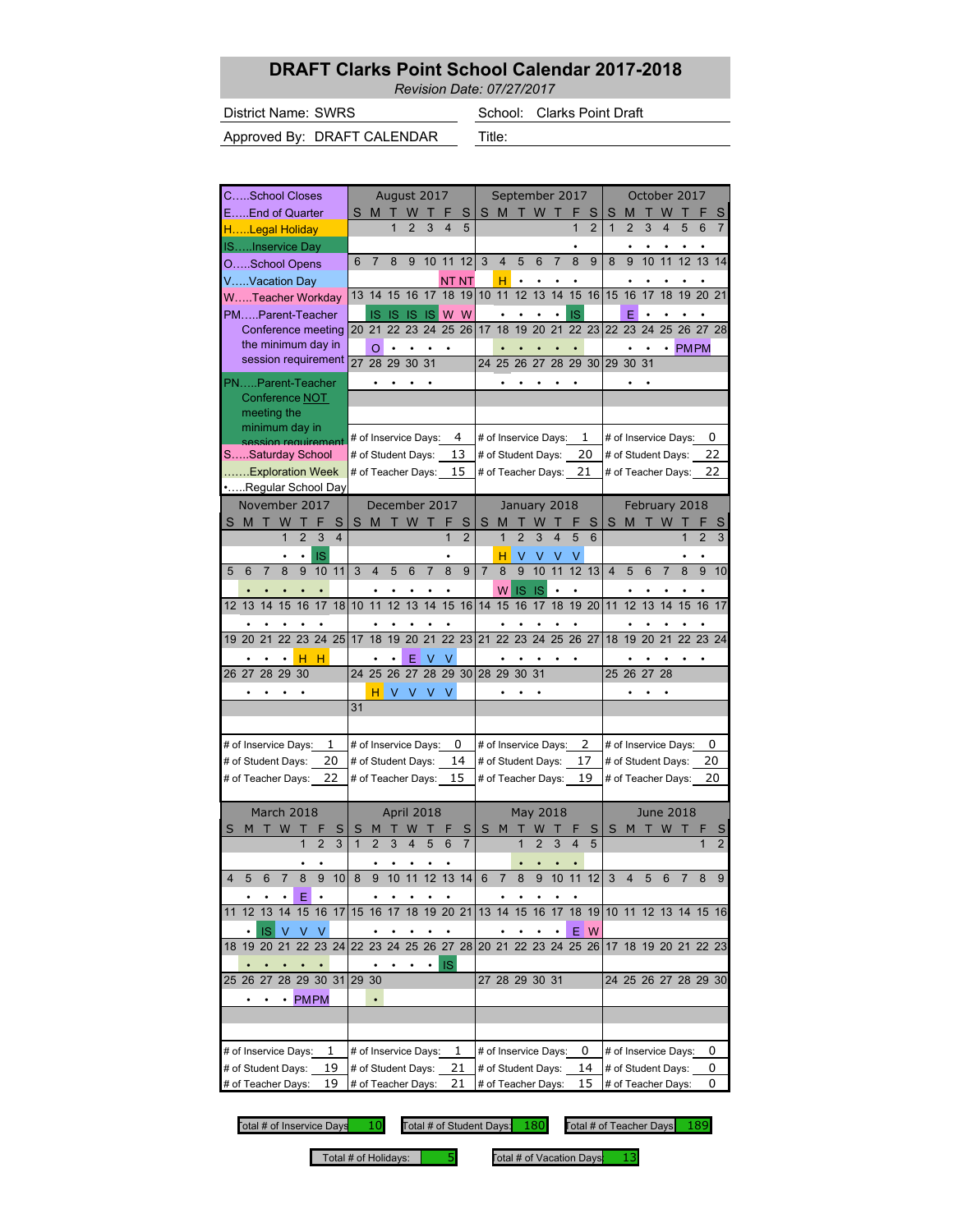# **William Sonny Nelson School Calendar 2017-2018**

*Revision Date: 05/082017*

District Name: SWRS
School:

School: William Sonny Nelson School

Approved By: SWRS School Board Title:

Phone: 465-8435 Fax: 465-8400 Email: heidi\_gosho@eed.state.ak.us lurn to: Heidi Gosho, Department of Education, TLS, 801 W. 10th St., Suite 200, Juneau, AK 99801-18

| Phone: 465-8435                        |                                | 100-5-8400 -             |                                |                     | Email: heidi_gosho@eed.state.ak.us |           |                     |                |                      |                  |                   |                |                |
|----------------------------------------|--------------------------------|--------------------------|--------------------------------|---------------------|------------------------------------|-----------|---------------------|----------------|----------------------|------------------|-------------------|----------------|----------------|
| CSchool Closes                         |                                | August 2017              |                                |                     | September 2017                     |           |                     |                | October 2017         |                  |                   |                |                |
| EEnd of Quarter                        | S<br>M                         | W                        | S                              | S<br>M              | W                                  |           | S                   | S              | м                    | W                |                   |                |                |
| HLegal Holiday                         |                                | 1<br>$\overline{2}$<br>3 | 4<br>5                         |                     |                                    |           | 1<br>$\overline{2}$ | $\mathbf{1}$   | $\overline{2}$<br>3  | 4                | 5                 | 6              | 7              |
| ISInservice Day                        |                                |                          |                                |                     |                                    |           |                     |                |                      |                  |                   |                |                |
| OSchool Opens                          | 6<br>7                         | 8<br>9                   | 10 11 12                       | 3<br>4              | 5<br>6                             | 7         | 8<br>9              | 8              | 10<br>9              | 11               | 12 13 14          |                |                |
| VVacation Day                          |                                |                          | NT NT                          | н                   |                                    |           |                     |                |                      |                  |                   |                |                |
| WTeacher Workday                       | 13<br>14                       | 17<br>15<br>16           | 19<br>18                       | 10<br>11            | 12<br>13                           | 14        | 15<br>16            | 15             | 16<br>17             | 18               | 19                | 20             | 21             |
| PMParent-Teacher                       | IS                             | IS<br>IS                 | W<br>W                         |                     |                                    |           | IS                  |                | E                    |                  |                   |                |                |
| Conference meeting                     | 20 21                          | 22 23<br>24              | 25<br>26                       | 18<br>17            | 19<br>20                           | 21        | 22 23               | 22 23          | 24                   | 25               | 26 27 28          |                |                |
| the minimum day in                     | O                              | ٠                        | ٠                              | $\bullet$           | $\bullet$<br>$\bullet$             | $\bullet$ | $\bullet$           |                | ٠                    | $\bullet$        | <b>PMPM</b>       |                |                |
| session requirement                    | 27<br>28 29                    | 30<br>31                 |                                | 24<br>25            | 26 27                              | 28        | 29 30               | 29             | 30 31                |                  |                   |                |                |
| PNParent-Teacher                       |                                |                          |                                |                     |                                    |           |                     |                |                      |                  |                   |                |                |
| Conference NOT                         |                                |                          |                                |                     |                                    |           |                     |                |                      |                  |                   |                |                |
| meeting the                            |                                |                          |                                |                     |                                    |           |                     |                |                      |                  |                   |                |                |
| minimum day in                         |                                |                          |                                |                     |                                    |           |                     |                |                      |                  |                   |                |                |
| session requirement                    |                                | # of Inservice Days:     | 4                              |                     | # of Inservice Days:               |           | 1                   |                | # of Inservice Days: |                  |                   | 0              |                |
| SSaturday School                       |                                | # of Student Days:       | 13                             |                     | # of Student Days:                 |           | 20                  |                | # of Student Days:   |                  |                   | 22             |                |
| Exploration Week                       |                                | # of Teacher Days:       | 15                             |                     | # of Teacher Days:                 |           | 21                  |                | # of Teacher Days:   |                  |                   | 22             |                |
| Regular School Day                     |                                |                          |                                |                     |                                    |           |                     |                |                      |                  |                   |                |                |
| November 2017                          |                                | December 2017            |                                |                     | January 2018                       |           |                     |                | February 2018        |                  |                   |                |                |
| M<br>т<br>W<br>т<br>S<br>F<br>S        | M<br>S                         | W<br>т<br>т              | F<br>S                         | S<br>M              | W                                  |           | S<br>F              | S              | М                    | T W              |                   |                |                |
| $\overline{2}$<br>3<br>1<br>4          |                                |                          | $\mathbf{1}$<br>$\overline{2}$ | $\overline{1}$      | $\overline{2}$<br>3                | 4         | 5<br>6              |                |                      |                  | 1                 | $\overline{2}$ | 3              |
| IS                                     |                                |                          |                                | н                   | ٧                                  |           |                     |                |                      |                  |                   |                |                |
| 8<br>9<br>7<br>10<br>11<br>5<br>6      | 3<br>4                         | 5<br>6<br>7              | 8<br>9                         | $\overline{7}$<br>8 | 9<br>10                            | 11        | 12<br>13            | $\overline{4}$ | 5<br>6               | 7                | 8                 | 9              | 10             |
|                                        |                                |                          |                                | W                   |                                    |           |                     |                |                      |                  |                   |                |                |
| 18<br>17<br>12<br>13<br>14<br>15<br>16 | 10<br>11                       | 12<br>13<br>14           | 15<br>16                       | 14<br>15            | 17<br>16                           | 18        | 19<br>20            | 11             | 13<br>12             | 14               | 15                | 16             | 17             |
|                                        |                                |                          |                                |                     |                                    |           |                     |                |                      |                  |                   |                |                |
| 22<br>23<br>24<br>25<br>20<br>21<br>19 | 17<br>18                       | 19<br>20<br>21           | 22 23 21                       | 22                  | 23<br>24                           | 25        | 26 27               | 18             | 20<br>19             | 21               | $22 \overline{ }$ | 23 24          |                |
| н<br>н                                 |                                |                          |                                |                     |                                    |           |                     |                |                      |                  |                   |                |                |
| 28<br>29<br>30<br>26 27                | 25<br>24                       | 26<br>27                 | 28 29 30                       | 28 29               | 30<br>31                           |           |                     | 25             | 26 27                | 28               |                   |                |                |
|                                        |                                |                          |                                |                     |                                    |           |                     |                |                      |                  |                   |                |                |
|                                        | н<br>31                        | V<br>V V                 | V                              |                     |                                    |           |                     |                |                      |                  |                   |                |                |
|                                        |                                |                          |                                |                     |                                    |           |                     |                |                      |                  |                   |                |                |
|                                        |                                |                          |                                |                     |                                    |           |                     |                |                      |                  |                   |                |                |
| 1<br># of Inservice Days:              |                                | # of Inservice Days:     | 0                              |                     | # of Inservice Days:               |           | 2                   |                | # of Inservice Days: |                  |                   | 0              |                |
| 20<br># of Student Days:               |                                | # of Student Days:       | 14                             |                     | # of Student Days:                 |           | 17                  |                | # of Student Days:   |                  |                   | 20             |                |
| 22<br># of Teacher Days:               |                                | # of Teacher Days:       | 15                             |                     | # of Teacher Days:                 |           | 19                  |                | # of Teacher Days:   |                  |                   | 20             |                |
|                                        |                                |                          |                                |                     |                                    |           |                     |                |                      |                  |                   |                |                |
| March 2018                             |                                | April 2018               |                                |                     | May 2018                           |           |                     |                |                      | <b>June 2018</b> |                   |                |                |
| S                                      | S                              |                          | S                              | S<br>м              |                                    |           | S                   | S              | M                    |                  |                   |                |                |
| 1<br>$\overline{2}$<br>3               | $\mathbf{1}$<br>$\overline{2}$ | 5<br>3<br>4              | 6<br>$\overline{7}$            |                     |                                    | 3         | 5                   |                |                      |                  |                   | 1              | $\overline{2}$ |
|                                        |                                | $\bullet$                |                                |                     |                                    | $\bullet$ |                     |                |                      |                  |                   |                |                |
| 7<br>9<br>8<br>4<br>6<br>10<br>5       | 8<br>9                         | 10 11 12 13 14           |                                | 6<br>7              | 8<br>9                             |           | 10 11 12            | 3              | 4<br>5               | 6                |                   | 8              | 9              |
|                                        |                                |                          |                                |                     |                                    |           |                     |                |                      |                  |                   |                |                |
| 13<br>16 17<br>12<br>14<br>15<br>11    | 15<br>16                       | 17<br>18                 | 19 20 21                       | 13 14               | 15 16                              | 17        | 18 19               |                | 10 11 12 13 14 15 16 |                  |                   |                |                |
| IS                                     |                                |                          |                                |                     |                                    |           | Е<br>W              |                |                      |                  |                   |                |                |
| 21<br>22 23 24<br>18 19 20             | 22 23                          | 24 25 26 27 28           |                                | 20 21               | 22 23 24 25 26                     |           |                     |                | 17 18 19 20 21 22 23 |                  |                   |                |                |
|                                        |                                |                          | IS                             |                     |                                    |           |                     |                |                      |                  |                   |                |                |
| 28 29 30 31<br>25 26 27                | 29 30                          |                          |                                |                     | 27 28 29 30 31                     |           |                     |                | 24 25 26 27 28 29 30 |                  |                   |                |                |
|                                        |                                |                          |                                |                     |                                    |           |                     |                |                      |                  |                   |                |                |
| • PMPM<br>٠                            | $\bullet$                      |                          |                                |                     |                                    |           |                     |                |                      |                  |                   |                |                |
|                                        |                                |                          |                                |                     |                                    |           |                     |                |                      |                  |                   |                |                |
|                                        |                                |                          |                                |                     |                                    |           |                     |                |                      |                  |                   |                |                |
| 1<br># of Inservice Days:              |                                | # of Inservice Days:     | 1                              |                     | # of Inservice Days:               |           | 0                   |                | # of Inservice Days: |                  |                   | 0              |                |
| 19<br># of Student Days:               |                                | # of Student Days:       | 21                             |                     | # of Student Days:                 |           | 14                  |                | # of Student Days:   |                  |                   | 0              |                |
| 19<br># of Teacher Days:               |                                | # of Teacher Days:       | 21                             |                     | # of Teacher Days:                 |           | 15                  |                | # of Teacher Days:   |                  |                   | 0              |                |

Total # of Inservice Days  $10$  Total # of Student Days:  $180$  Total # of Teacher Days:  $189$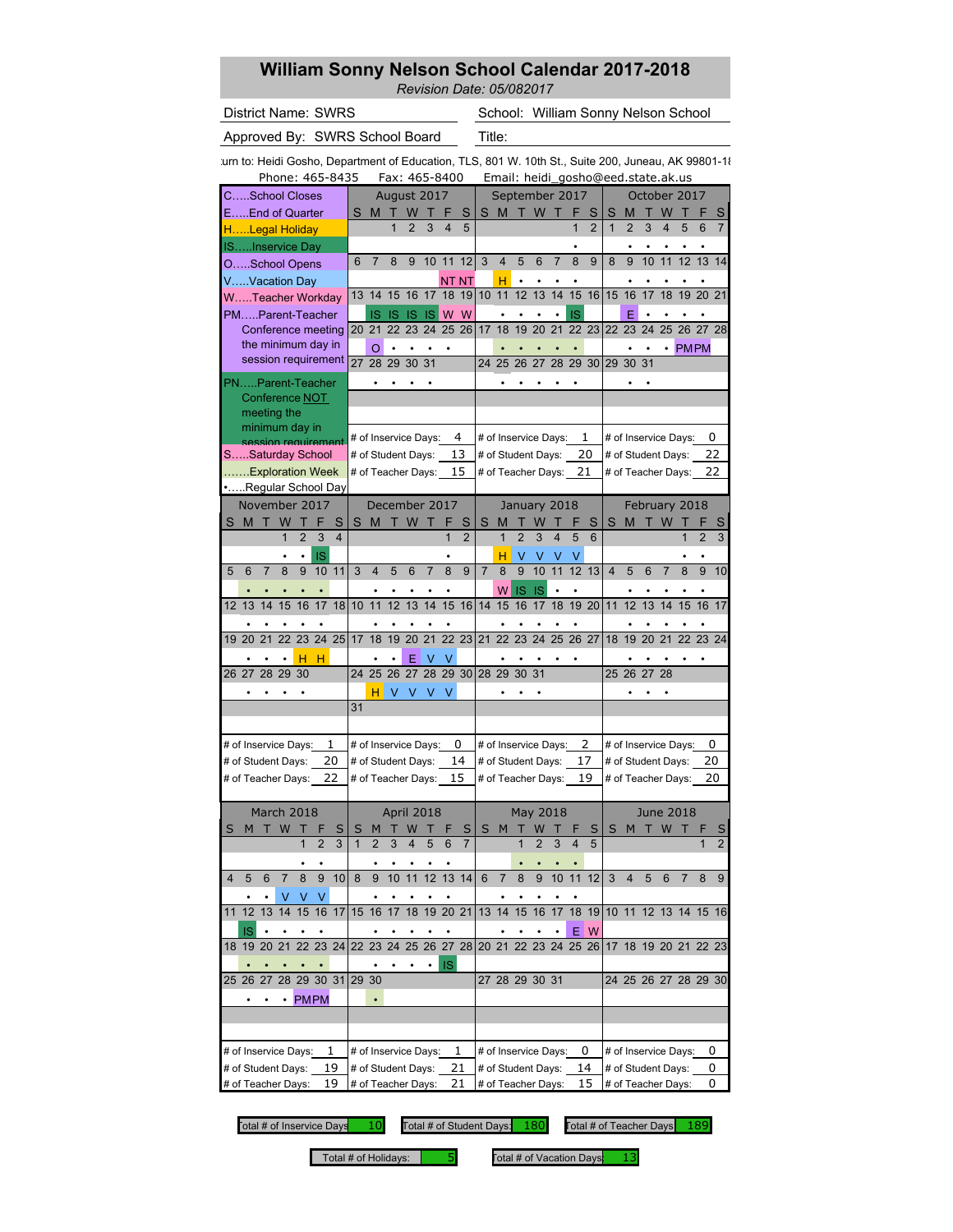# **Koliganek School Calendar 2017-2018**

*Revision Date: 05/08/2017*

District Name: SWRS
School:

School: Koliganek School

Approved By: SWRS School Board Title:

Phone: 465-8435 Fax: 465-8400 Email: heidi\_gosho@eed.state.ak.us urn to: Heidi Gosho, Department of Education, TLS, 801 W. 10th St., Suite 200, Juneau, AK 99801-18

| PHOTE: 403-0433                                      | гах. 40э-о4ии                                                                    | ciliali. Tielui_gosho@eed.state.ak.us                                                               |                                                                     |
|------------------------------------------------------|----------------------------------------------------------------------------------|-----------------------------------------------------------------------------------------------------|---------------------------------------------------------------------|
| CSchool Closes                                       | August 2017                                                                      | September 2017                                                                                      | October 2017                                                        |
| EEnd of Quarter                                      | S<br>W<br>M<br>П<br>Т<br>F<br>S                                                  | T W<br>$\mathsf{M}$<br>F<br>S<br>S<br>т                                                             | S<br>W<br>т<br>F<br>M<br>Т                                          |
| HLegal Holiday                                       | $\overline{2}$<br>3<br>4<br>5                                                    | $\overline{2}$                                                                                      | $\overline{1}$<br>$\overline{2}$<br>3<br>5<br>4<br>6<br>7           |
| ISInservice Day                                      |                                                                                  |                                                                                                     |                                                                     |
| OSchool Opens                                        | 8<br>10 11<br>12<br>6<br>7<br>9                                                  | 3<br>$\overline{4}$<br>5<br>6<br>7<br>8<br>9                                                        | 11<br>8<br>9<br>10<br>12 13<br>14                                   |
| VVacation Day                                        | NT NT                                                                            | н                                                                                                   |                                                                     |
| WTeacher Workday                                     | 15<br>16<br>17<br>18<br>19<br>13<br>14                                           | 13<br>14<br>15<br>16<br>10<br>11<br>12                                                              | 15<br>16<br>17<br>18<br>19<br>20 21                                 |
| PMParent-Teacher                                     | W<br>W<br>IS<br>IS IS<br>1S                                                      | IS                                                                                                  | E                                                                   |
| Conference meeting                                   | 24<br>25<br>26<br>21<br>22<br>23<br>20                                           | 21<br>22 23<br>17<br>18<br>19<br>20                                                                 | 23<br>26 27 28<br>22<br>24<br>25                                    |
| the minimum day in                                   | O                                                                                |                                                                                                     |                                                                     |
| session requirement                                  | 28 29<br>30<br>31<br>27                                                          | 24 25<br>26 27<br>28<br>29 30                                                                       | <b>PMPM</b><br>$\bullet$<br>30 31<br>29                             |
|                                                      |                                                                                  |                                                                                                     |                                                                     |
| PNParent-Teacher                                     |                                                                                  |                                                                                                     |                                                                     |
| Conference NOT                                       |                                                                                  |                                                                                                     |                                                                     |
| meeting the                                          |                                                                                  |                                                                                                     |                                                                     |
| minimum day in<br>session requirement                | 4<br># of Inservice Days:                                                        | # of Inservice Days:<br>1                                                                           | 0<br># of Inservice Days:                                           |
| SSaturday School                                     | 13<br># of Student Days:                                                         | 20<br># of Student Days:                                                                            | 22<br># of Student Days:                                            |
| Exploration Week                                     | 15<br># of Teacher Days:                                                         | 21<br># of Teacher Days:                                                                            | 22<br># of Teacher Days:                                            |
| Regular School Day                                   |                                                                                  |                                                                                                     |                                                                     |
| November 2017                                        | December 2017                                                                    | January 2018                                                                                        | February 2018                                                       |
| т<br>W<br>т<br>M<br>F                                | W<br>S<br>M<br>т                                                                 |                                                                                                     | W                                                                   |
| S<br>S<br>$\overline{2}$<br>3<br>1<br>$\overline{4}$ | S<br>1<br>$\overline{2}$                                                         | S<br>S<br>M<br>w<br>F<br>$\overline{1}$<br>$\overline{2}$<br>$\overline{\mathbf{4}}$<br>3<br>5<br>6 | S<br>М<br>3<br>1<br>$\overline{2}$                                  |
|                                                      |                                                                                  |                                                                                                     |                                                                     |
| IS                                                   |                                                                                  | н<br>V<br>v<br>V<br>v                                                                               |                                                                     |
| 10<br>11<br>8<br>9<br>7<br>5<br>6                    | 3<br>$\overline{7}$<br>8<br>9<br>$\overline{4}$<br>5<br>6                        | 9<br>12<br>$\overline{7}$<br>8<br>10<br>11<br>13                                                    | $\overline{\mathbf{4}}$<br>$\overline{7}$<br>9<br>5<br>6<br>8<br>10 |
|                                                      |                                                                                  | W<br>IS<br><b>IS</b>                                                                                |                                                                     |
| 18<br>13<br>15<br>16<br>17<br>12                     | 10<br>11<br>12<br>13<br>15<br>14<br>16                                           | 14<br>15<br>17<br>18<br>19<br>16<br>20                                                              | 11<br>12<br>13<br>14<br>15<br>16<br>17                              |
|                                                      |                                                                                  |                                                                                                     |                                                                     |
| 22 23<br>24<br>25<br>19 20<br>21                     | 17<br>18<br>19<br>20<br>21<br>22 23                                              | 21<br>22<br>23<br>24<br>25<br>26 27                                                                 | 18<br>19<br>20<br>21<br>$22 \overline{ }$<br>23 24                  |
| н                                                    |                                                                                  |                                                                                                     |                                                                     |
| 28<br>29<br>30<br>26 27                              | 26<br>25<br>27<br>28<br>29<br>30<br>24                                           | 28 29<br>30<br>31                                                                                   | 26 27<br>28<br>25                                                   |
|                                                      | н<br>V<br>V<br>V<br>V                                                            |                                                                                                     |                                                                     |
|                                                      | 31                                                                               |                                                                                                     |                                                                     |
|                                                      |                                                                                  |                                                                                                     |                                                                     |
|                                                      |                                                                                  |                                                                                                     |                                                                     |
| 1<br># of Inservice Days:                            | 0<br># of Inservice Days:                                                        | 2<br># of Inservice Days:                                                                           | 0<br># of Inservice Days:                                           |
| 20<br># of Student Days:                             | # of Student Days:<br>14                                                         | # of Student Days:<br>17                                                                            | 20<br># of Student Days:                                            |
| 22<br># of Teacher Days:                             | 15<br># of Teacher Days:                                                         | 19<br># of Teacher Days:                                                                            | # of Teacher Days:<br>20                                            |
|                                                      |                                                                                  |                                                                                                     |                                                                     |
| <b>March 2018</b>                                    | April 2018                                                                       | May 2018                                                                                            | <b>June 2018</b>                                                    |
| W<br>м                                               | S<br>S<br>M<br>W                                                                 | S<br>M<br>W<br>S                                                                                    | S<br>M<br>W                                                         |
| 1<br>$\overline{\mathcal{L}}$<br>3                   | $\overline{1}$<br>$\overline{\mathcal{L}}$<br>3<br>4<br>5<br>6<br>$\overline{7}$ | 3<br>4<br>5                                                                                         | $\overline{2}$                                                      |
|                                                      |                                                                                  |                                                                                                     |                                                                     |
| 4<br>5<br>6<br>8<br>9<br>10 <sub>l</sub>             | 8<br>9<br>10<br>11 12 13 14                                                      | 6<br>8<br>9 10 11 12                                                                                | 3<br>4<br>$\mathfrak{b}$<br>$\boldsymbol{6}$<br>8                   |
| Е                                                    |                                                                                  |                                                                                                     |                                                                     |
| 15<br>16 17<br>13<br>14<br>12<br>11                  | 19<br>20 21<br>15 <sup>15</sup><br>16<br>18<br>17                                | 15<br>18<br>13 14<br>16<br>17<br>19                                                                 | 10 11 12 13 14 15 16                                                |
|                                                      |                                                                                  |                                                                                                     |                                                                     |
| V<br>V<br>IS<br>V                                    |                                                                                  | Ε<br>W                                                                                              |                                                                     |
| 20<br>22<br>23 24<br>18 19<br>21                     | 22<br>23<br>24<br>25<br>26 27 28                                                 | 20 21<br>22 23 24<br>25 26                                                                          | 17 18 19 20 21 22 23                                                |
|                                                      | IS                                                                               |                                                                                                     |                                                                     |
| 28 29 30 31<br>25 26 27                              | 29 30                                                                            | 27 28 29 30 31                                                                                      | 24 25 26 27 28 29 30                                                |
| <b>PMPM</b><br>٠                                     | $\bullet$                                                                        |                                                                                                     |                                                                     |
|                                                      |                                                                                  |                                                                                                     |                                                                     |
|                                                      |                                                                                  |                                                                                                     |                                                                     |
| 1<br># of Inservice Days:                            | 1<br># of Inservice Days:                                                        | # of Inservice Days:<br>0                                                                           | 0<br># of Inservice Days:                                           |
| 19<br># of Student Days:                             | 21<br># of Student Days:                                                         | # of Student Days:<br>14                                                                            | # of Student Days:<br>0                                             |
| 19<br># of Teacher Days:                             | 21                                                                               | 15<br># of Teacher Days:                                                                            | 0                                                                   |
|                                                      | # of Teacher Days:                                                               |                                                                                                     | # of Teacher Days:                                                  |

Total # of Inservice Days  $\begin{array}{cc} 10 & \text{Total } \text{\#} \text{ of Student Days:} \end{array}$  180  $\begin{array}{cc} \text{Total } \text{\#} \text{ of Teacher Days:} \end{array}$  189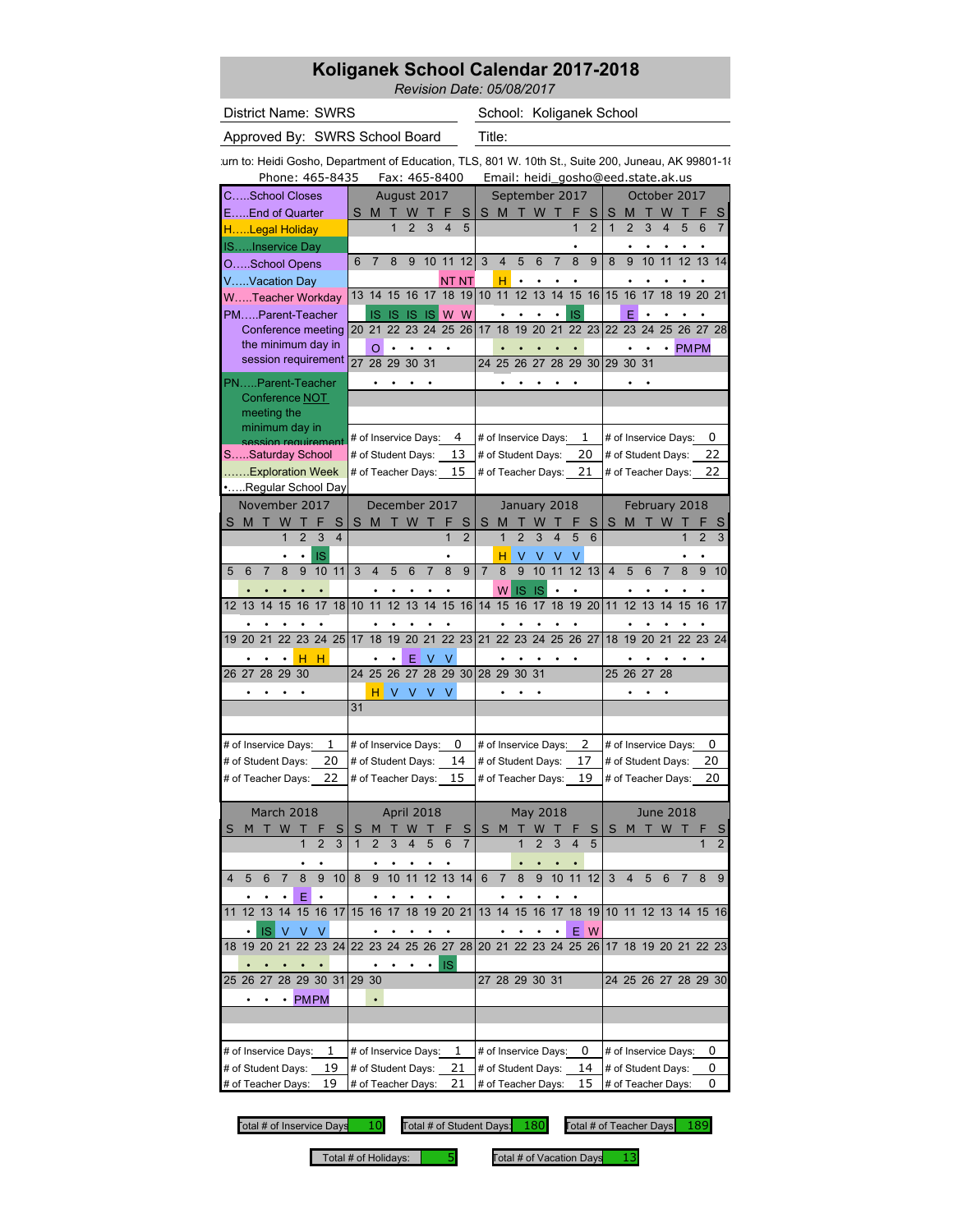# **Manokotak Nunaniq School Calendar 2017-2018**

*Revision Date: 05/08/2017*

District Name: SWRS
School:

School: Manokotak Nunaniq

Approved By: SWRS School Board Title:

Phone: 465-8435 Fax: 465-8400 Email: heidi\_gosho@eed.state.ak.us urn to: Heidi Gosho, Department of Education, TLS, 801 W. 10th St., Suite 200, Juneau, AK 99801-18

| Phone: 465-8435                                |                                     | 68X: 465-8400                 |                                          |                     | Email: heidi_gosho@eed.state.ak.us                         |
|------------------------------------------------|-------------------------------------|-------------------------------|------------------------------------------|---------------------|------------------------------------------------------------|
| CSchool Closes                                 |                                     | August 2017                   | September 2017                           |                     | October 2017                                               |
| EEnd of Quarter                                | S<br>M                              | w<br>S                        | W<br>M<br>S                              | S                   | W<br>S<br>М                                                |
| HLegal Holiday                                 | 1                                   | $\overline{2}$<br>3<br>5      |                                          | 1<br>$\overline{2}$ | $\overline{1}$<br>$\overline{2}$<br>3<br>5<br>4<br>6       |
| ISInservice Day                                |                                     |                               |                                          |                     |                                                            |
| OSchool Opens                                  | 8<br>6<br>7                         | 9<br>10 11<br>12              | 3<br>5<br>4<br>6<br>7                    | 9<br>8              | 11<br>12<br>13<br>14<br>8<br>9<br>10                       |
| VVacation Day                                  |                                     | NT NT                         | н<br>$\bullet$                           |                     |                                                            |
| WTeacher Workday                               | 15<br>13<br>14                      | 16<br>17<br>18<br>19          | 12<br>10<br>11<br>13<br>14               | 15<br>16 15         | 18<br>16<br>17<br>19<br>20 21                              |
| PMParent-Teacher                               | IS<br>IS.                           | W<br>W<br>-IS<br>IS           |                                          | IS                  | E                                                          |
| Conference meeting                             | 21<br>22<br>20                      | 26<br>23<br>24<br>25          | 17<br>18<br>19<br>20<br>21               | 22 23               | 22 23<br>25<br>26 27 28<br>24                              |
| the minimum day in<br>session requirement      | O                                   |                               |                                          |                     | <b>PMPM</b><br>٠                                           |
|                                                | 27<br>28<br>29                      | 30<br>31                      | 26 27<br>28<br>24<br>25                  | 29 30               | 129<br>30 31                                               |
| PNParent-Teacher                               |                                     |                               |                                          |                     |                                                            |
| Conference NOT                                 |                                     |                               |                                          |                     |                                                            |
| meeting the                                    |                                     |                               |                                          |                     |                                                            |
| minimum day in<br>session requirement          | # of Inservice Days:                | 4                             | # of Inservice Days:                     | 1                   | 0<br># of Inservice Days:                                  |
| SSaturday School                               | # of Student Days:                  | 13                            | # of Student Days:                       | 20                  | 22<br># of Student Days:                                   |
| Exploration Week                               | # of Teacher Days:                  | 15                            | # of Teacher Days:                       | 21                  | # of Teacher Days:<br>22                                   |
| •Regular School Day                            |                                     |                               |                                          |                     |                                                            |
| November 2017                                  |                                     | December 2017                 | January 2018                             |                     | February 2018                                              |
| W<br>S M<br>т<br>т<br>F<br>S                   | M<br>S<br>т                         | W<br>F<br>S                   | S<br>M<br>W                              | S                   | S<br><b>W</b><br>M<br>т                                    |
| $\overline{2}$<br>3<br>$\overline{4}$<br>1     |                                     | 1<br>$\overline{2}$           | $\overline{2}$<br>4<br>$\mathbf{1}$<br>3 | 5<br>6              | 1<br>2<br>3                                                |
| IS<br>٠                                        |                                     |                               | н<br>V<br>٧                              | V                   |                                                            |
| $\overline{7}$<br>8<br>9<br>11<br>6<br>10<br>5 | 3<br>4<br>5                         | 8<br>9<br>$\overline{7}$<br>6 | $\overline{7}$<br>9<br>8<br>10<br>11     | 12<br>13            | $\overline{4}$<br>5<br>$\overline{7}$<br>8<br>9<br>10<br>6 |
|                                                |                                     |                               | W<br>IS<br>IS                            |                     |                                                            |
| 17<br>18<br>13<br>14<br>15<br>16<br>12         | 12<br>10<br>11                      | 13<br>15<br>14<br>16          | 17<br>18<br>14<br>15<br>16               | 19 20               | 13<br>11<br>12<br>14<br>15<br>16<br>17                     |
|                                                |                                     |                               |                                          |                     |                                                            |
| 23<br>24<br>25<br>19 20<br>21<br>22            | 17<br>18<br>19                      | 20<br>21<br>22<br>23          | 22<br>23<br>24<br>25<br>21               | 26 27               | 18<br>20<br>22<br>23 24<br>19<br>21                        |
| н<br>н                                         |                                     | V<br>Е                        |                                          |                     |                                                            |
| 26 27<br>28<br>29<br>30                        | 26<br>25<br>24                      | 27<br>28<br>29<br>30          | 28 29<br>30<br>31                        |                     | 28<br>25<br>26<br>27                                       |
|                                                | н<br>V                              | V<br>V<br>- V                 |                                          |                     |                                                            |
|                                                | 31                                  |                               |                                          |                     |                                                            |
|                                                |                                     |                               |                                          |                     |                                                            |
| 1<br># of Inservice Days:                      | # of Inservice Days:                | 0                             | # of Inservice Days:                     | 2                   | 0<br># of Inservice Days:                                  |
| 20<br># of Student Days:                       | # of Student Days:                  | 14                            | # of Student Days:                       | 17                  | # of Student Days:<br>20                                   |
| 22<br># of Teacher Days:                       | # of Teacher Days:                  | 15                            | # of Teacher Days:                       | 19                  | # of Teacher Days:<br>20                                   |
|                                                |                                     |                               |                                          |                     |                                                            |
| <b>March 2018</b>                              |                                     | April 2018                    | May 2018                                 |                     | <b>June 2018</b>                                           |
| S                                              | S<br>M                              | S                             | S<br>м                                   | S                   | S<br>м                                                     |
| 1<br>$\overline{2}$<br>3                       | $\mathbf{1}$<br>$\overline{2}$<br>3 | 5<br>6<br>4<br>7              | 3                                        | 5                   | 1<br>$\overline{2}$                                        |
|                                                |                                     |                               |                                          |                     |                                                            |
| 8<br>9<br>10<br>4<br>6<br>5                    | 8<br>9                              | 10 11<br>12 13 14             | 6<br>9<br>10 11<br>8                     | 12                  | 9<br>5<br>8                                                |
| Е                                              |                                     |                               |                                          |                     |                                                            |
| 13<br>14 15 16 17<br>12<br>11                  | 15 <sup>15</sup><br>16<br>17        | 20 21<br>19<br>18             | 13 <sup>2</sup><br>15<br>16<br>14<br>17  |                     | 18 19 10 11 12 13 14 15 16                                 |
| v                                              |                                     |                               |                                          | W<br>Е              |                                                            |
| 21 22 23 24<br>18 19 20                        | 22 23                               | 24 25 26 27 28                | 20 21                                    |                     | 22 23 24 25 26 17 18 19 20 21 22 23                        |
|                                                |                                     | <b>IS</b><br>$\bullet$<br>٠   |                                          |                     |                                                            |
| 28 29 30 31<br>25 26 27                        | 29 30                               |                               | 27 28 29 30 31                           |                     | 24 25 26 27 28 29 30                                       |
| <b>PMPM</b><br>$\bullet$                       | $\bullet$                           |                               |                                          |                     |                                                            |
|                                                |                                     |                               |                                          |                     |                                                            |
|                                                |                                     |                               |                                          |                     |                                                            |
| # of Inservice Days:<br>1                      | # of Inservice Days:                | 1                             | # of Inservice Days:                     | 0                   | 0<br># of Inservice Days:                                  |
| 19<br># of Student Days:                       | # of Student Days:                  | 21                            | # of Student Days:                       | 14                  | 0<br># of Student Days:                                    |
| 19<br># of Teacher Days:                       | # of Teacher Days:                  | 21                            | # of Teacher Days:                       | 15                  | # of Teacher Days:<br>0                                    |

Total # of Inservice Days  $10$  Total # of Student Days:  $180$  Total # of Teacher Days:  $189$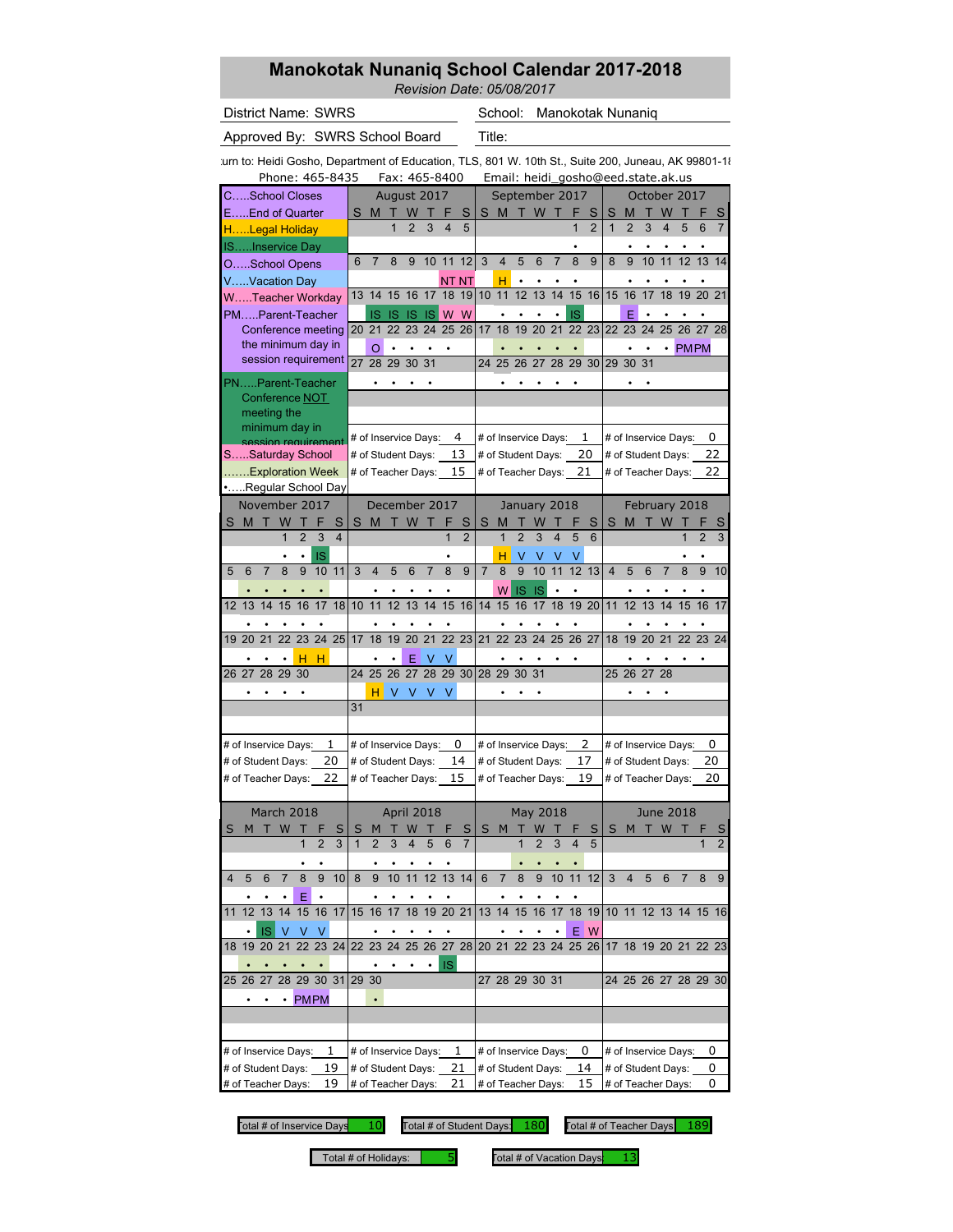#### **Chief Ivan Blunka School Calendar 2017-2018**

*Revision Date: 05/08/2017*

District Name: SWRS
School:

School: Chief Ivan Blunka School

Approved By: SWRS School Board Title:

Phone:  $465-8435$  Fax:  $465-8400$  Email: heidi\_gosho@eed.state urn to: Heidi Gosho, Department of Education, TLS, 801 W. 10th St., Suite 200, Juneau, AK 99801-18

| Prione: 405-8435                                    | rax: 465-8400                           |                | Email: neidi_gosno@eed.state.ak.us                                                                             |
|-----------------------------------------------------|-----------------------------------------|----------------|----------------------------------------------------------------------------------------------------------------|
| CSchool Closes                                      | August 2017                             |                | September 2017<br>October 2017                                                                                 |
| EEnd of Quarter                                     | S M<br>п<br>W<br>Т                      | S              | T W T<br>$\mathsf{M}$<br>F<br>S<br>S<br>W<br>т<br>F<br>S<br>M<br>т                                             |
| HLegal Holiday                                      | $\overline{2}$<br>3<br>$\overline{4}$   | 5              | $\overline{2}$<br>$\overline{1}$<br>$\overline{2}$<br>3<br>$\overline{7}$<br>1<br>4<br>5<br>6                  |
| ISInservice Day                                     |                                         |                |                                                                                                                |
| OSchool Opens                                       | $\overline{7}$<br>8<br>9<br>10 11<br>6  | 12             | 5<br>6<br>11<br>12 13 14<br>3<br>$\overline{4}$<br>7<br>8<br>9<br>8<br>9<br>10                                 |
| VVacation Day                                       |                                         | NT NT          | н                                                                                                              |
| WTeacher Workday                                    | 17<br>18<br>14<br>15<br>16<br>13        | 19             | 15<br>10<br>11<br>12<br>13<br>14<br>16 15<br>16<br>18<br>20 21<br>17<br>19                                     |
| PMParent-Teacher                                    | W<br>IS<br><b>IS IS</b><br>-IS          | W              | IS<br>E<br>$\bullet$<br>$\bullet$<br>$\bullet$<br>$\bullet$<br>$\bullet$                                       |
| Conference meeting                                  | 25<br>21<br>22<br>23<br>24<br>20        | 26             | 21<br>22 23<br>22<br>23<br>25<br>26 27 28<br>18<br>19<br>20<br>24<br>17                                        |
| the minimum day in<br>session requirement           | O                                       |                | <b>PMPM</b><br>$\bullet$                                                                                       |
|                                                     | 27<br>28 29 30 31                       |                | 26 27<br>28 29 30<br>24 25<br>$ 29\rangle$<br>30 31                                                            |
| PNParent-Teacher                                    |                                         |                |                                                                                                                |
| Conference NOT                                      |                                         |                |                                                                                                                |
| meeting the<br>minimum day in                       |                                         |                |                                                                                                                |
| session requirement                                 | # of Inservice Days:                    | 4              | 0<br># of Inservice Days:<br>1<br># of Inservice Days:                                                         |
| SSaturday School                                    | # of Student Days:                      | 13             | # of Student Days:<br>20<br># of Student Days:<br>22                                                           |
| Exploration Week                                    | # of Teacher Days:                      | 15             | # of Teacher Days:<br>21<br># of Teacher Days:<br>22                                                           |
| Regular School Day                                  |                                         |                |                                                                                                                |
| November 2017                                       | December 2017                           |                | January 2018<br>February 2018                                                                                  |
| W<br>M<br>Т<br>Т<br>F<br>S<br>S                     | S<br>W<br>M<br>F<br>т                   | S              | S<br>M<br>S<br>S<br>W<br>W<br>М<br>F<br>ш                                                                      |
| $\overline{2}$<br>3<br>$\overline{\mathbf{4}}$<br>1 | 1                                       | $\overline{2}$ | $\overline{2}$<br>3<br>4<br>$\overline{1}$<br>5<br>$\overline{2}$<br>3<br>6<br>1                               |
| <b>IS</b>                                           |                                         |                | н<br>٧<br>٧<br>٧<br>v                                                                                          |
| 8<br>9<br>7<br>10 <sup>1</sup><br>11<br>5<br>6      | $\overline{7}$<br>8<br>3<br>4<br>5<br>6 | 9              | $\overline{7}$<br>9<br>10<br>11<br>12<br>13<br>$\overline{7}$<br>8<br>$\overline{4}$<br>5<br>6<br>8<br>9<br>10 |
|                                                     |                                         |                | W<br>IS<br><b>IS</b>                                                                                           |
| 13<br>17<br>18<br>14<br>15<br>16                    | 12<br>13<br>15<br>10<br>11<br>14        | 16             | 15<br>17<br>18<br>19<br>20<br>12<br>13<br>14<br>14<br>16<br>11<br>15<br>16<br>17                               |
|                                                     |                                         |                |                                                                                                                |
| 22 23<br>24 25<br>19 20<br>21                       | 17<br>18<br>19<br>20<br>21              | 22 23          | 22<br>23<br>24<br>25<br>26 27<br>18<br>19<br>20<br>21<br>23 24<br>21<br>22                                     |
| н<br>н                                              | V                                       |                |                                                                                                                |
| 28<br>30<br>26 27<br>29                             | 26<br>28<br>24<br>25<br>27              | 29 30          | 28<br>28 29<br>30<br>31<br>25 26 27                                                                            |
|                                                     | н<br>V<br>V<br>V<br>V                   |                |                                                                                                                |
|                                                     | 31                                      |                |                                                                                                                |
|                                                     |                                         |                |                                                                                                                |
| 1<br># of Inservice Days:                           | # of Inservice Days:                    | 0              | 2<br>0<br># of Inservice Days:<br># of Inservice Days:                                                         |
| 20<br># of Student Days:                            | # of Student Days:                      | 14             | 17<br>20<br># of Student Days:<br># of Student Days:                                                           |
| 22<br># of Teacher Days:                            | # of Teacher Days:                      | 15             | # of Teacher Days:<br>19<br># of Teacher Days:<br>20                                                           |
|                                                     |                                         |                |                                                                                                                |
| <b>March 2018</b>                                   | April 2018                              |                | <b>June 2018</b><br>May 2018                                                                                   |
|                                                     | S                                       | S              | S<br>S<br>S<br>M                                                                                               |
| 1<br>3                                              | $\overline{1}$<br>$\overline{2}$<br>5   | 7              | $\overline{2}$<br>5<br>1                                                                                       |
|                                                     |                                         |                |                                                                                                                |
| 4<br>5<br>6<br>7<br>8<br>9<br>10                    | 8<br>9<br>10 11 12 13 14                |                | 6<br>8<br>9<br>10 11 12<br>3<br>4<br>5<br>6<br>8                                                               |
| Е                                                   |                                         |                |                                                                                                                |
| 15<br>16 17<br>12<br>13<br>14<br>11                 | 19<br>15<br>16<br>17<br>18              | 20 21          | 15<br>18 19 10 11 12 13 14 15 16<br>13 14<br>16<br>17                                                          |
| ٧<br>IS<br>V                                        |                                         |                | W<br>Е                                                                                                         |
| 18 19<br>20<br>21<br>22<br>23 24                    | 25 26 27 28<br>22 23<br>24              |                | 22 23 24 25 26 17 18 19 20 21 22 23<br>20 21                                                                   |
|                                                     | IS<br>$\bullet$<br>٠                    |                |                                                                                                                |
| 28 29 30 31<br>25 26 27                             | 29 30                                   |                | 27 28 29 30 31<br>24 25 26 27 28 29 30                                                                         |
|                                                     |                                         |                |                                                                                                                |
| <b>PMPM V</b>                                       |                                         |                |                                                                                                                |
|                                                     |                                         |                |                                                                                                                |
|                                                     |                                         |                |                                                                                                                |
| 1<br># of Inservice Days:                           | # of Inservice Days:                    | 1              | 0<br>0<br># of Inservice Days:<br># of Inservice Days:                                                         |
| 18<br># of Student Days:                            | # of Student Days:                      | 22             | # of Student Days:<br>14<br># of Student Days:<br>0                                                            |
| # of Teacher Days:<br>18                            | # of Teacher Days:                      | 22             | 15<br>0<br># of Teacher Days:<br># of Teacher Days:                                                            |

Total # of Inservice Days  $10$  Total # of Student Days:  $180$  Total # of Teacher Days:  $189$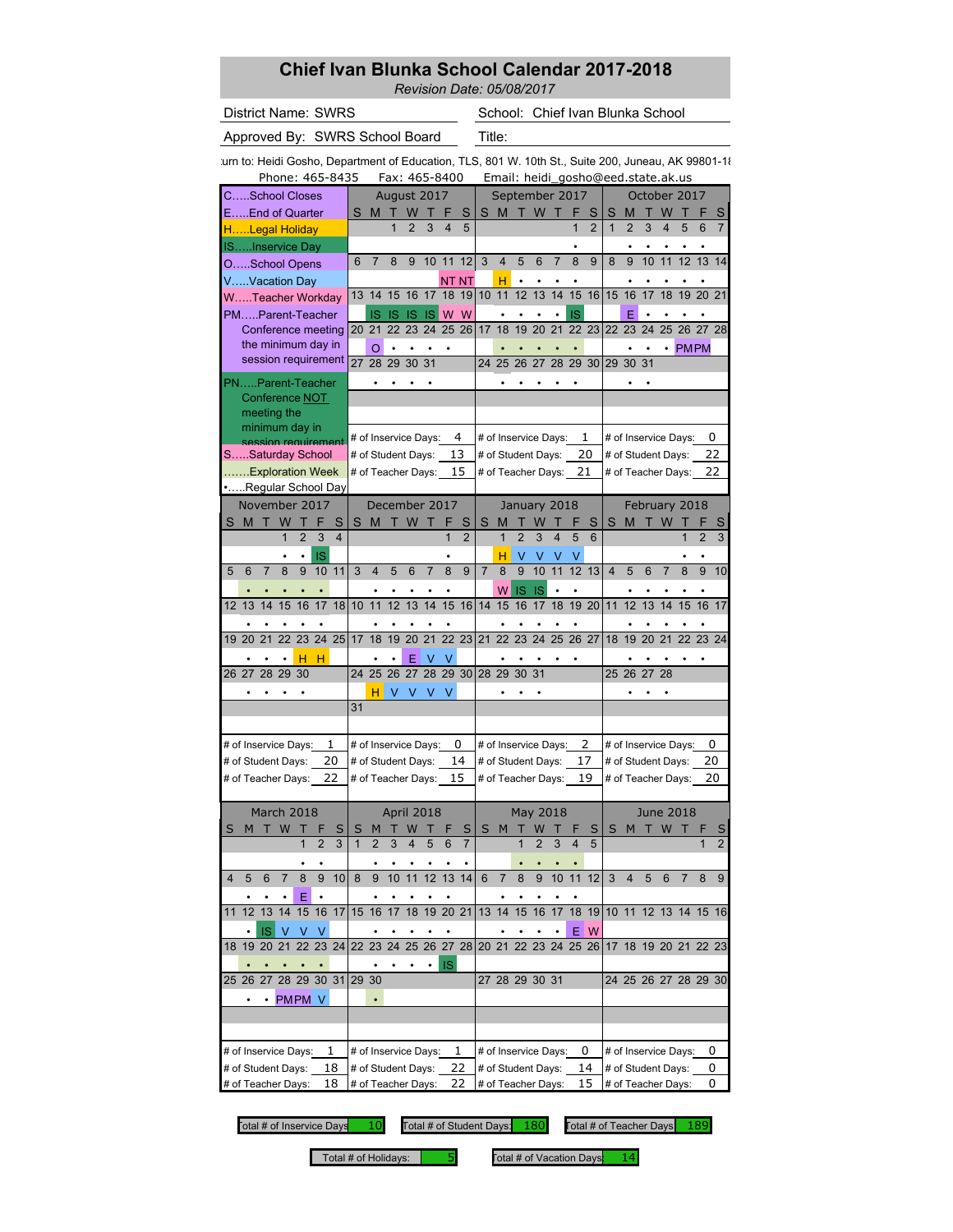# **Togiak School Calendar 2017-2018**

*Revision Date: 05/08/2017*

District Name: SWRS
School:

School: Togiak School

Approved By: SWRS School Board Title:

Phone:  $465-8435$  Fax:  $465-8400$  Email: heidi\_gosho@eed.state lurn to: Heidi Gosho, Department of Education, TLS, 801 W. 10th St., Suite 200, Juneau, AK 99801-18

| <b>CSchool Closes</b><br>August 2017<br>September 2017<br>October 2017<br>EEnd of Quarter<br>S<br>W<br>W<br>S<br>M<br>т<br>S<br>S<br>M<br>w<br>S<br>M<br>4<br>1<br>$\overline{2}$<br>$\overline{1}$<br>$\overline{2}$<br>3<br>3<br>5<br>4<br>5<br>6<br>HLegal Holiday<br>ISInservice Day<br>8<br>3<br>5<br>6<br>9<br>6<br>$\overline{7}$<br>9<br>10<br>11<br>12<br>4<br>$\overline{7}$<br>8<br>8<br>9<br>11<br>12<br>13<br>10<br>14<br>OSchool Opens<br>VVacation Day<br>н<br>NT NT<br>17<br>18<br>19<br>10<br>11<br>12<br>13<br>14<br>15<br>16<br>15<br>16<br>18<br>20 21<br>14<br>15<br>16<br>17<br>19<br>13<br>WTeacher Workday<br><b>IS</b><br>PMParent-Teacher<br>W W<br>E<br>IS<br><b>IS IS</b><br>1S<br>$\bullet$<br>22<br>26 27 28<br>21<br>22<br>23<br>24<br>25<br>26<br>18<br>19<br>20<br>21<br>22 23<br>23<br>24<br>25<br>20<br>17<br>Conference meeting<br>the minimum day in<br><b>PMPM</b><br>O<br>$\bullet$<br>$\bullet$<br>session requirement<br>27 28 29 30 31<br>26 27 28 29 30<br>24 25<br>29 30 31<br>PNParent-Teacher<br>Conference NOT<br>meeting the<br>minimum day in<br>4<br>0<br># of Inservice Days:<br># of Inservice Days:<br>1<br># of Inservice Days:<br>session requirement<br>13<br>20<br>22<br>SSaturday School<br># of Student Days:<br># of Student Days:<br># of Student Days:<br>Exploration Week<br>15<br>22<br># of Teacher Days:<br># of Teacher Days:<br>21<br># of Teacher Days:<br>Regular School Day<br>November 2017<br>December 2017<br>February 2018<br>January 2018<br>M<br>W<br>S<br>M<br>W<br>Т<br>Т<br>F<br>S<br>т<br>S<br>S<br>S<br>S<br>W<br>S<br>M<br>W<br>М<br>т<br>3<br>$\overline{2}$<br>$\overline{2}$<br>1<br>$\overline{2}$<br>$\mathbf{1}$<br>3<br>4<br>5<br>$\overline{2}$<br>$\mathbf{1}$<br>$\overline{\mathbf{4}}$<br>6<br>$\mathbf{1}$<br>3<br>IS<br>н<br>٧<br>V<br>v<br>$\bullet$<br>$\bullet$<br>8<br>9<br>8<br>9<br>$\overline{7}$<br>8<br>9<br>10<br>11<br>12<br>$\overline{7}$<br>7<br>10<br>11<br>3<br>4<br>5<br>6<br>$\overline{7}$<br>13<br>$\overline{4}$<br>5<br>8<br>9<br>10<br>5<br>6<br>6<br>W<br>IS<br>IS<br>18<br>12<br>13<br>15<br>18<br>19 20<br>13<br>13<br>14<br>15<br>16<br>17<br>10<br>11<br>14<br>16<br>14<br>15<br>17<br>11<br>12<br>14<br>15<br>16<br>12<br>16<br>17<br>23<br>25<br>22 23<br>22<br>24<br>17<br>18<br>19<br>20<br>21<br>21<br>22<br>23<br>24<br>25<br>26 27<br>18<br>19<br>20<br>21<br>22<br>23 24<br>19<br>20<br>21<br>н<br>н<br>V<br>Е<br>25<br>26<br>27<br>28<br>29 30<br>26 27<br>28<br>29<br>30<br>28 29<br>30<br>31<br>25<br>26 27<br>28<br>24<br>н<br>V<br>V<br>V<br>V<br>31<br>2<br>1<br>0<br>0<br># of Inservice Days:<br># of Inservice Days:<br># of Inservice Days:<br># of Inservice Days:<br>20<br>14<br>17<br>20<br># of Student Days:<br># of Student Days:<br># of Student Days:<br># of Student Days:<br>15<br># of Teacher Days:<br>22<br># of Teacher Days:<br># of Teacher Days:<br>19<br># of Teacher Days:<br>20<br><b>June 2018</b><br>March 2018<br>April 2018<br><b>May 2018</b><br>S<br>S<br>S<br>M<br>S<br>M<br>S<br>М<br>5<br>3<br>1<br>3<br>$\overline{1}$<br>$\overline{2}$<br>5<br>$\overline{2}$<br>3<br>1<br>4<br>6<br>7<br>8<br>9<br>10<br>8<br>9<br>10 11<br>12 13 14<br>6<br>8<br>9<br>10<br>$11$<br>12<br>3<br>8<br>9<br>5<br>6<br>5<br>Е<br>15<br>16 17<br>18<br>19<br>20 21<br>15<br>17<br>18 19 10 11 12 13 14 15 16<br>12 13<br>14<br>15 <sup>15</sup><br>16<br>17<br>13 14<br>16<br>11<br>V<br>IS<br>Е<br>W<br>22 23 24 25 26 17 18 19 20 21 22 23<br>20<br>21<br>22 23 24<br>22 23<br>24 25 26 27 28<br>18 19<br>20 21<br>IS<br>٠<br>25 26 27 28 29 30 31<br>27 28 29 30 31<br>24 25 26 27 28 29 30<br>29 30<br><b>PMPM</b><br>$\bullet$<br>$\bullet$<br>$\mathbf{1}$<br>1<br>0<br>0<br># of Inservice Days:<br># of Inservice Days:<br># of Inservice Days:<br># of Inservice Days:<br># of Student Days:<br>19<br># of Student Days:<br>21<br># of Student Days:<br>14<br># of Student Days:<br>0<br># of Teacher Days:<br>19<br># of Teacher Days:<br>21<br># of Teacher Days:<br>15<br># of Teacher Days:<br>0 | PNONE: 465-8435 |  |  | Fax: 465-8400 |  |  |  |  |  |  | Emaii: neidi_gosno@eed.state.ak.us |  |  |
|---------------------------------------------------------------------------------------------------------------------------------------------------------------------------------------------------------------------------------------------------------------------------------------------------------------------------------------------------------------------------------------------------------------------------------------------------------------------------------------------------------------------------------------------------------------------------------------------------------------------------------------------------------------------------------------------------------------------------------------------------------------------------------------------------------------------------------------------------------------------------------------------------------------------------------------------------------------------------------------------------------------------------------------------------------------------------------------------------------------------------------------------------------------------------------------------------------------------------------------------------------------------------------------------------------------------------------------------------------------------------------------------------------------------------------------------------------------------------------------------------------------------------------------------------------------------------------------------------------------------------------------------------------------------------------------------------------------------------------------------------------------------------------------------------------------------------------------------------------------------------------------------------------------------------------------------------------------------------------------------------------------------------------------------------------------------------------------------------------------------------------------------------------------------------------------------------------------------------------------------------------------------------------------------------------------------------------------------------------------------------------------------------------------------------------------------------------------------------------------------------------------------------------------------------------------------------------------------------------------------------------------------------------------------------------------------------------------------------------------------------------------------------------------------------------------------------------------------------------------------------------------------------------------------------------------------------------------------------------------------------------------------------------------------------------------------------------------------------------------------------------------------------------------------------------------------------------------------------------------------------------------------------------------------------------------------------------------------------------------------------------------------------------------------------------------------------------------------------------------------------------------------------------------------------------------------------------------------------------------------------------------------------------------------------------------------------------------------------------------------------------------------------------------------------------------------------------------------------------------------------------------------------------------------------------------------------------------------------------------------------------------------------------------------------------------------------|-----------------|--|--|---------------|--|--|--|--|--|--|------------------------------------|--|--|
|                                                                                                                                                                                                                                                                                                                                                                                                                                                                                                                                                                                                                                                                                                                                                                                                                                                                                                                                                                                                                                                                                                                                                                                                                                                                                                                                                                                                                                                                                                                                                                                                                                                                                                                                                                                                                                                                                                                                                                                                                                                                                                                                                                                                                                                                                                                                                                                                                                                                                                                                                                                                                                                                                                                                                                                                                                                                                                                                                                                                                                                                                                                                                                                                                                                                                                                                                                                                                                                                                                                                                                                                                                                                                                                                                                                                                                                                                                                                                                                                                                                                           |                 |  |  |               |  |  |  |  |  |  |                                    |  |  |
|                                                                                                                                                                                                                                                                                                                                                                                                                                                                                                                                                                                                                                                                                                                                                                                                                                                                                                                                                                                                                                                                                                                                                                                                                                                                                                                                                                                                                                                                                                                                                                                                                                                                                                                                                                                                                                                                                                                                                                                                                                                                                                                                                                                                                                                                                                                                                                                                                                                                                                                                                                                                                                                                                                                                                                                                                                                                                                                                                                                                                                                                                                                                                                                                                                                                                                                                                                                                                                                                                                                                                                                                                                                                                                                                                                                                                                                                                                                                                                                                                                                                           |                 |  |  |               |  |  |  |  |  |  |                                    |  |  |
|                                                                                                                                                                                                                                                                                                                                                                                                                                                                                                                                                                                                                                                                                                                                                                                                                                                                                                                                                                                                                                                                                                                                                                                                                                                                                                                                                                                                                                                                                                                                                                                                                                                                                                                                                                                                                                                                                                                                                                                                                                                                                                                                                                                                                                                                                                                                                                                                                                                                                                                                                                                                                                                                                                                                                                                                                                                                                                                                                                                                                                                                                                                                                                                                                                                                                                                                                                                                                                                                                                                                                                                                                                                                                                                                                                                                                                                                                                                                                                                                                                                                           |                 |  |  |               |  |  |  |  |  |  |                                    |  |  |
|                                                                                                                                                                                                                                                                                                                                                                                                                                                                                                                                                                                                                                                                                                                                                                                                                                                                                                                                                                                                                                                                                                                                                                                                                                                                                                                                                                                                                                                                                                                                                                                                                                                                                                                                                                                                                                                                                                                                                                                                                                                                                                                                                                                                                                                                                                                                                                                                                                                                                                                                                                                                                                                                                                                                                                                                                                                                                                                                                                                                                                                                                                                                                                                                                                                                                                                                                                                                                                                                                                                                                                                                                                                                                                                                                                                                                                                                                                                                                                                                                                                                           |                 |  |  |               |  |  |  |  |  |  |                                    |  |  |
|                                                                                                                                                                                                                                                                                                                                                                                                                                                                                                                                                                                                                                                                                                                                                                                                                                                                                                                                                                                                                                                                                                                                                                                                                                                                                                                                                                                                                                                                                                                                                                                                                                                                                                                                                                                                                                                                                                                                                                                                                                                                                                                                                                                                                                                                                                                                                                                                                                                                                                                                                                                                                                                                                                                                                                                                                                                                                                                                                                                                                                                                                                                                                                                                                                                                                                                                                                                                                                                                                                                                                                                                                                                                                                                                                                                                                                                                                                                                                                                                                                                                           |                 |  |  |               |  |  |  |  |  |  |                                    |  |  |
|                                                                                                                                                                                                                                                                                                                                                                                                                                                                                                                                                                                                                                                                                                                                                                                                                                                                                                                                                                                                                                                                                                                                                                                                                                                                                                                                                                                                                                                                                                                                                                                                                                                                                                                                                                                                                                                                                                                                                                                                                                                                                                                                                                                                                                                                                                                                                                                                                                                                                                                                                                                                                                                                                                                                                                                                                                                                                                                                                                                                                                                                                                                                                                                                                                                                                                                                                                                                                                                                                                                                                                                                                                                                                                                                                                                                                                                                                                                                                                                                                                                                           |                 |  |  |               |  |  |  |  |  |  |                                    |  |  |
|                                                                                                                                                                                                                                                                                                                                                                                                                                                                                                                                                                                                                                                                                                                                                                                                                                                                                                                                                                                                                                                                                                                                                                                                                                                                                                                                                                                                                                                                                                                                                                                                                                                                                                                                                                                                                                                                                                                                                                                                                                                                                                                                                                                                                                                                                                                                                                                                                                                                                                                                                                                                                                                                                                                                                                                                                                                                                                                                                                                                                                                                                                                                                                                                                                                                                                                                                                                                                                                                                                                                                                                                                                                                                                                                                                                                                                                                                                                                                                                                                                                                           |                 |  |  |               |  |  |  |  |  |  |                                    |  |  |
|                                                                                                                                                                                                                                                                                                                                                                                                                                                                                                                                                                                                                                                                                                                                                                                                                                                                                                                                                                                                                                                                                                                                                                                                                                                                                                                                                                                                                                                                                                                                                                                                                                                                                                                                                                                                                                                                                                                                                                                                                                                                                                                                                                                                                                                                                                                                                                                                                                                                                                                                                                                                                                                                                                                                                                                                                                                                                                                                                                                                                                                                                                                                                                                                                                                                                                                                                                                                                                                                                                                                                                                                                                                                                                                                                                                                                                                                                                                                                                                                                                                                           |                 |  |  |               |  |  |  |  |  |  |                                    |  |  |
|                                                                                                                                                                                                                                                                                                                                                                                                                                                                                                                                                                                                                                                                                                                                                                                                                                                                                                                                                                                                                                                                                                                                                                                                                                                                                                                                                                                                                                                                                                                                                                                                                                                                                                                                                                                                                                                                                                                                                                                                                                                                                                                                                                                                                                                                                                                                                                                                                                                                                                                                                                                                                                                                                                                                                                                                                                                                                                                                                                                                                                                                                                                                                                                                                                                                                                                                                                                                                                                                                                                                                                                                                                                                                                                                                                                                                                                                                                                                                                                                                                                                           |                 |  |  |               |  |  |  |  |  |  |                                    |  |  |
|                                                                                                                                                                                                                                                                                                                                                                                                                                                                                                                                                                                                                                                                                                                                                                                                                                                                                                                                                                                                                                                                                                                                                                                                                                                                                                                                                                                                                                                                                                                                                                                                                                                                                                                                                                                                                                                                                                                                                                                                                                                                                                                                                                                                                                                                                                                                                                                                                                                                                                                                                                                                                                                                                                                                                                                                                                                                                                                                                                                                                                                                                                                                                                                                                                                                                                                                                                                                                                                                                                                                                                                                                                                                                                                                                                                                                                                                                                                                                                                                                                                                           |                 |  |  |               |  |  |  |  |  |  |                                    |  |  |
|                                                                                                                                                                                                                                                                                                                                                                                                                                                                                                                                                                                                                                                                                                                                                                                                                                                                                                                                                                                                                                                                                                                                                                                                                                                                                                                                                                                                                                                                                                                                                                                                                                                                                                                                                                                                                                                                                                                                                                                                                                                                                                                                                                                                                                                                                                                                                                                                                                                                                                                                                                                                                                                                                                                                                                                                                                                                                                                                                                                                                                                                                                                                                                                                                                                                                                                                                                                                                                                                                                                                                                                                                                                                                                                                                                                                                                                                                                                                                                                                                                                                           |                 |  |  |               |  |  |  |  |  |  |                                    |  |  |
|                                                                                                                                                                                                                                                                                                                                                                                                                                                                                                                                                                                                                                                                                                                                                                                                                                                                                                                                                                                                                                                                                                                                                                                                                                                                                                                                                                                                                                                                                                                                                                                                                                                                                                                                                                                                                                                                                                                                                                                                                                                                                                                                                                                                                                                                                                                                                                                                                                                                                                                                                                                                                                                                                                                                                                                                                                                                                                                                                                                                                                                                                                                                                                                                                                                                                                                                                                                                                                                                                                                                                                                                                                                                                                                                                                                                                                                                                                                                                                                                                                                                           |                 |  |  |               |  |  |  |  |  |  |                                    |  |  |
|                                                                                                                                                                                                                                                                                                                                                                                                                                                                                                                                                                                                                                                                                                                                                                                                                                                                                                                                                                                                                                                                                                                                                                                                                                                                                                                                                                                                                                                                                                                                                                                                                                                                                                                                                                                                                                                                                                                                                                                                                                                                                                                                                                                                                                                                                                                                                                                                                                                                                                                                                                                                                                                                                                                                                                                                                                                                                                                                                                                                                                                                                                                                                                                                                                                                                                                                                                                                                                                                                                                                                                                                                                                                                                                                                                                                                                                                                                                                                                                                                                                                           |                 |  |  |               |  |  |  |  |  |  |                                    |  |  |
|                                                                                                                                                                                                                                                                                                                                                                                                                                                                                                                                                                                                                                                                                                                                                                                                                                                                                                                                                                                                                                                                                                                                                                                                                                                                                                                                                                                                                                                                                                                                                                                                                                                                                                                                                                                                                                                                                                                                                                                                                                                                                                                                                                                                                                                                                                                                                                                                                                                                                                                                                                                                                                                                                                                                                                                                                                                                                                                                                                                                                                                                                                                                                                                                                                                                                                                                                                                                                                                                                                                                                                                                                                                                                                                                                                                                                                                                                                                                                                                                                                                                           |                 |  |  |               |  |  |  |  |  |  |                                    |  |  |
|                                                                                                                                                                                                                                                                                                                                                                                                                                                                                                                                                                                                                                                                                                                                                                                                                                                                                                                                                                                                                                                                                                                                                                                                                                                                                                                                                                                                                                                                                                                                                                                                                                                                                                                                                                                                                                                                                                                                                                                                                                                                                                                                                                                                                                                                                                                                                                                                                                                                                                                                                                                                                                                                                                                                                                                                                                                                                                                                                                                                                                                                                                                                                                                                                                                                                                                                                                                                                                                                                                                                                                                                                                                                                                                                                                                                                                                                                                                                                                                                                                                                           |                 |  |  |               |  |  |  |  |  |  |                                    |  |  |
|                                                                                                                                                                                                                                                                                                                                                                                                                                                                                                                                                                                                                                                                                                                                                                                                                                                                                                                                                                                                                                                                                                                                                                                                                                                                                                                                                                                                                                                                                                                                                                                                                                                                                                                                                                                                                                                                                                                                                                                                                                                                                                                                                                                                                                                                                                                                                                                                                                                                                                                                                                                                                                                                                                                                                                                                                                                                                                                                                                                                                                                                                                                                                                                                                                                                                                                                                                                                                                                                                                                                                                                                                                                                                                                                                                                                                                                                                                                                                                                                                                                                           |                 |  |  |               |  |  |  |  |  |  |                                    |  |  |
|                                                                                                                                                                                                                                                                                                                                                                                                                                                                                                                                                                                                                                                                                                                                                                                                                                                                                                                                                                                                                                                                                                                                                                                                                                                                                                                                                                                                                                                                                                                                                                                                                                                                                                                                                                                                                                                                                                                                                                                                                                                                                                                                                                                                                                                                                                                                                                                                                                                                                                                                                                                                                                                                                                                                                                                                                                                                                                                                                                                                                                                                                                                                                                                                                                                                                                                                                                                                                                                                                                                                                                                                                                                                                                                                                                                                                                                                                                                                                                                                                                                                           |                 |  |  |               |  |  |  |  |  |  |                                    |  |  |
|                                                                                                                                                                                                                                                                                                                                                                                                                                                                                                                                                                                                                                                                                                                                                                                                                                                                                                                                                                                                                                                                                                                                                                                                                                                                                                                                                                                                                                                                                                                                                                                                                                                                                                                                                                                                                                                                                                                                                                                                                                                                                                                                                                                                                                                                                                                                                                                                                                                                                                                                                                                                                                                                                                                                                                                                                                                                                                                                                                                                                                                                                                                                                                                                                                                                                                                                                                                                                                                                                                                                                                                                                                                                                                                                                                                                                                                                                                                                                                                                                                                                           |                 |  |  |               |  |  |  |  |  |  |                                    |  |  |
|                                                                                                                                                                                                                                                                                                                                                                                                                                                                                                                                                                                                                                                                                                                                                                                                                                                                                                                                                                                                                                                                                                                                                                                                                                                                                                                                                                                                                                                                                                                                                                                                                                                                                                                                                                                                                                                                                                                                                                                                                                                                                                                                                                                                                                                                                                                                                                                                                                                                                                                                                                                                                                                                                                                                                                                                                                                                                                                                                                                                                                                                                                                                                                                                                                                                                                                                                                                                                                                                                                                                                                                                                                                                                                                                                                                                                                                                                                                                                                                                                                                                           |                 |  |  |               |  |  |  |  |  |  |                                    |  |  |
|                                                                                                                                                                                                                                                                                                                                                                                                                                                                                                                                                                                                                                                                                                                                                                                                                                                                                                                                                                                                                                                                                                                                                                                                                                                                                                                                                                                                                                                                                                                                                                                                                                                                                                                                                                                                                                                                                                                                                                                                                                                                                                                                                                                                                                                                                                                                                                                                                                                                                                                                                                                                                                                                                                                                                                                                                                                                                                                                                                                                                                                                                                                                                                                                                                                                                                                                                                                                                                                                                                                                                                                                                                                                                                                                                                                                                                                                                                                                                                                                                                                                           |                 |  |  |               |  |  |  |  |  |  |                                    |  |  |
|                                                                                                                                                                                                                                                                                                                                                                                                                                                                                                                                                                                                                                                                                                                                                                                                                                                                                                                                                                                                                                                                                                                                                                                                                                                                                                                                                                                                                                                                                                                                                                                                                                                                                                                                                                                                                                                                                                                                                                                                                                                                                                                                                                                                                                                                                                                                                                                                                                                                                                                                                                                                                                                                                                                                                                                                                                                                                                                                                                                                                                                                                                                                                                                                                                                                                                                                                                                                                                                                                                                                                                                                                                                                                                                                                                                                                                                                                                                                                                                                                                                                           |                 |  |  |               |  |  |  |  |  |  |                                    |  |  |
|                                                                                                                                                                                                                                                                                                                                                                                                                                                                                                                                                                                                                                                                                                                                                                                                                                                                                                                                                                                                                                                                                                                                                                                                                                                                                                                                                                                                                                                                                                                                                                                                                                                                                                                                                                                                                                                                                                                                                                                                                                                                                                                                                                                                                                                                                                                                                                                                                                                                                                                                                                                                                                                                                                                                                                                                                                                                                                                                                                                                                                                                                                                                                                                                                                                                                                                                                                                                                                                                                                                                                                                                                                                                                                                                                                                                                                                                                                                                                                                                                                                                           |                 |  |  |               |  |  |  |  |  |  |                                    |  |  |
|                                                                                                                                                                                                                                                                                                                                                                                                                                                                                                                                                                                                                                                                                                                                                                                                                                                                                                                                                                                                                                                                                                                                                                                                                                                                                                                                                                                                                                                                                                                                                                                                                                                                                                                                                                                                                                                                                                                                                                                                                                                                                                                                                                                                                                                                                                                                                                                                                                                                                                                                                                                                                                                                                                                                                                                                                                                                                                                                                                                                                                                                                                                                                                                                                                                                                                                                                                                                                                                                                                                                                                                                                                                                                                                                                                                                                                                                                                                                                                                                                                                                           |                 |  |  |               |  |  |  |  |  |  |                                    |  |  |
|                                                                                                                                                                                                                                                                                                                                                                                                                                                                                                                                                                                                                                                                                                                                                                                                                                                                                                                                                                                                                                                                                                                                                                                                                                                                                                                                                                                                                                                                                                                                                                                                                                                                                                                                                                                                                                                                                                                                                                                                                                                                                                                                                                                                                                                                                                                                                                                                                                                                                                                                                                                                                                                                                                                                                                                                                                                                                                                                                                                                                                                                                                                                                                                                                                                                                                                                                                                                                                                                                                                                                                                                                                                                                                                                                                                                                                                                                                                                                                                                                                                                           |                 |  |  |               |  |  |  |  |  |  |                                    |  |  |
|                                                                                                                                                                                                                                                                                                                                                                                                                                                                                                                                                                                                                                                                                                                                                                                                                                                                                                                                                                                                                                                                                                                                                                                                                                                                                                                                                                                                                                                                                                                                                                                                                                                                                                                                                                                                                                                                                                                                                                                                                                                                                                                                                                                                                                                                                                                                                                                                                                                                                                                                                                                                                                                                                                                                                                                                                                                                                                                                                                                                                                                                                                                                                                                                                                                                                                                                                                                                                                                                                                                                                                                                                                                                                                                                                                                                                                                                                                                                                                                                                                                                           |                 |  |  |               |  |  |  |  |  |  |                                    |  |  |
|                                                                                                                                                                                                                                                                                                                                                                                                                                                                                                                                                                                                                                                                                                                                                                                                                                                                                                                                                                                                                                                                                                                                                                                                                                                                                                                                                                                                                                                                                                                                                                                                                                                                                                                                                                                                                                                                                                                                                                                                                                                                                                                                                                                                                                                                                                                                                                                                                                                                                                                                                                                                                                                                                                                                                                                                                                                                                                                                                                                                                                                                                                                                                                                                                                                                                                                                                                                                                                                                                                                                                                                                                                                                                                                                                                                                                                                                                                                                                                                                                                                                           |                 |  |  |               |  |  |  |  |  |  |                                    |  |  |
|                                                                                                                                                                                                                                                                                                                                                                                                                                                                                                                                                                                                                                                                                                                                                                                                                                                                                                                                                                                                                                                                                                                                                                                                                                                                                                                                                                                                                                                                                                                                                                                                                                                                                                                                                                                                                                                                                                                                                                                                                                                                                                                                                                                                                                                                                                                                                                                                                                                                                                                                                                                                                                                                                                                                                                                                                                                                                                                                                                                                                                                                                                                                                                                                                                                                                                                                                                                                                                                                                                                                                                                                                                                                                                                                                                                                                                                                                                                                                                                                                                                                           |                 |  |  |               |  |  |  |  |  |  |                                    |  |  |
|                                                                                                                                                                                                                                                                                                                                                                                                                                                                                                                                                                                                                                                                                                                                                                                                                                                                                                                                                                                                                                                                                                                                                                                                                                                                                                                                                                                                                                                                                                                                                                                                                                                                                                                                                                                                                                                                                                                                                                                                                                                                                                                                                                                                                                                                                                                                                                                                                                                                                                                                                                                                                                                                                                                                                                                                                                                                                                                                                                                                                                                                                                                                                                                                                                                                                                                                                                                                                                                                                                                                                                                                                                                                                                                                                                                                                                                                                                                                                                                                                                                                           |                 |  |  |               |  |  |  |  |  |  |                                    |  |  |
|                                                                                                                                                                                                                                                                                                                                                                                                                                                                                                                                                                                                                                                                                                                                                                                                                                                                                                                                                                                                                                                                                                                                                                                                                                                                                                                                                                                                                                                                                                                                                                                                                                                                                                                                                                                                                                                                                                                                                                                                                                                                                                                                                                                                                                                                                                                                                                                                                                                                                                                                                                                                                                                                                                                                                                                                                                                                                                                                                                                                                                                                                                                                                                                                                                                                                                                                                                                                                                                                                                                                                                                                                                                                                                                                                                                                                                                                                                                                                                                                                                                                           |                 |  |  |               |  |  |  |  |  |  |                                    |  |  |
|                                                                                                                                                                                                                                                                                                                                                                                                                                                                                                                                                                                                                                                                                                                                                                                                                                                                                                                                                                                                                                                                                                                                                                                                                                                                                                                                                                                                                                                                                                                                                                                                                                                                                                                                                                                                                                                                                                                                                                                                                                                                                                                                                                                                                                                                                                                                                                                                                                                                                                                                                                                                                                                                                                                                                                                                                                                                                                                                                                                                                                                                                                                                                                                                                                                                                                                                                                                                                                                                                                                                                                                                                                                                                                                                                                                                                                                                                                                                                                                                                                                                           |                 |  |  |               |  |  |  |  |  |  |                                    |  |  |
|                                                                                                                                                                                                                                                                                                                                                                                                                                                                                                                                                                                                                                                                                                                                                                                                                                                                                                                                                                                                                                                                                                                                                                                                                                                                                                                                                                                                                                                                                                                                                                                                                                                                                                                                                                                                                                                                                                                                                                                                                                                                                                                                                                                                                                                                                                                                                                                                                                                                                                                                                                                                                                                                                                                                                                                                                                                                                                                                                                                                                                                                                                                                                                                                                                                                                                                                                                                                                                                                                                                                                                                                                                                                                                                                                                                                                                                                                                                                                                                                                                                                           |                 |  |  |               |  |  |  |  |  |  |                                    |  |  |
|                                                                                                                                                                                                                                                                                                                                                                                                                                                                                                                                                                                                                                                                                                                                                                                                                                                                                                                                                                                                                                                                                                                                                                                                                                                                                                                                                                                                                                                                                                                                                                                                                                                                                                                                                                                                                                                                                                                                                                                                                                                                                                                                                                                                                                                                                                                                                                                                                                                                                                                                                                                                                                                                                                                                                                                                                                                                                                                                                                                                                                                                                                                                                                                                                                                                                                                                                                                                                                                                                                                                                                                                                                                                                                                                                                                                                                                                                                                                                                                                                                                                           |                 |  |  |               |  |  |  |  |  |  |                                    |  |  |
|                                                                                                                                                                                                                                                                                                                                                                                                                                                                                                                                                                                                                                                                                                                                                                                                                                                                                                                                                                                                                                                                                                                                                                                                                                                                                                                                                                                                                                                                                                                                                                                                                                                                                                                                                                                                                                                                                                                                                                                                                                                                                                                                                                                                                                                                                                                                                                                                                                                                                                                                                                                                                                                                                                                                                                                                                                                                                                                                                                                                                                                                                                                                                                                                                                                                                                                                                                                                                                                                                                                                                                                                                                                                                                                                                                                                                                                                                                                                                                                                                                                                           |                 |  |  |               |  |  |  |  |  |  |                                    |  |  |
|                                                                                                                                                                                                                                                                                                                                                                                                                                                                                                                                                                                                                                                                                                                                                                                                                                                                                                                                                                                                                                                                                                                                                                                                                                                                                                                                                                                                                                                                                                                                                                                                                                                                                                                                                                                                                                                                                                                                                                                                                                                                                                                                                                                                                                                                                                                                                                                                                                                                                                                                                                                                                                                                                                                                                                                                                                                                                                                                                                                                                                                                                                                                                                                                                                                                                                                                                                                                                                                                                                                                                                                                                                                                                                                                                                                                                                                                                                                                                                                                                                                                           |                 |  |  |               |  |  |  |  |  |  |                                    |  |  |
|                                                                                                                                                                                                                                                                                                                                                                                                                                                                                                                                                                                                                                                                                                                                                                                                                                                                                                                                                                                                                                                                                                                                                                                                                                                                                                                                                                                                                                                                                                                                                                                                                                                                                                                                                                                                                                                                                                                                                                                                                                                                                                                                                                                                                                                                                                                                                                                                                                                                                                                                                                                                                                                                                                                                                                                                                                                                                                                                                                                                                                                                                                                                                                                                                                                                                                                                                                                                                                                                                                                                                                                                                                                                                                                                                                                                                                                                                                                                                                                                                                                                           |                 |  |  |               |  |  |  |  |  |  |                                    |  |  |
|                                                                                                                                                                                                                                                                                                                                                                                                                                                                                                                                                                                                                                                                                                                                                                                                                                                                                                                                                                                                                                                                                                                                                                                                                                                                                                                                                                                                                                                                                                                                                                                                                                                                                                                                                                                                                                                                                                                                                                                                                                                                                                                                                                                                                                                                                                                                                                                                                                                                                                                                                                                                                                                                                                                                                                                                                                                                                                                                                                                                                                                                                                                                                                                                                                                                                                                                                                                                                                                                                                                                                                                                                                                                                                                                                                                                                                                                                                                                                                                                                                                                           |                 |  |  |               |  |  |  |  |  |  |                                    |  |  |
|                                                                                                                                                                                                                                                                                                                                                                                                                                                                                                                                                                                                                                                                                                                                                                                                                                                                                                                                                                                                                                                                                                                                                                                                                                                                                                                                                                                                                                                                                                                                                                                                                                                                                                                                                                                                                                                                                                                                                                                                                                                                                                                                                                                                                                                                                                                                                                                                                                                                                                                                                                                                                                                                                                                                                                                                                                                                                                                                                                                                                                                                                                                                                                                                                                                                                                                                                                                                                                                                                                                                                                                                                                                                                                                                                                                                                                                                                                                                                                                                                                                                           |                 |  |  |               |  |  |  |  |  |  |                                    |  |  |
|                                                                                                                                                                                                                                                                                                                                                                                                                                                                                                                                                                                                                                                                                                                                                                                                                                                                                                                                                                                                                                                                                                                                                                                                                                                                                                                                                                                                                                                                                                                                                                                                                                                                                                                                                                                                                                                                                                                                                                                                                                                                                                                                                                                                                                                                                                                                                                                                                                                                                                                                                                                                                                                                                                                                                                                                                                                                                                                                                                                                                                                                                                                                                                                                                                                                                                                                                                                                                                                                                                                                                                                                                                                                                                                                                                                                                                                                                                                                                                                                                                                                           |                 |  |  |               |  |  |  |  |  |  |                                    |  |  |
|                                                                                                                                                                                                                                                                                                                                                                                                                                                                                                                                                                                                                                                                                                                                                                                                                                                                                                                                                                                                                                                                                                                                                                                                                                                                                                                                                                                                                                                                                                                                                                                                                                                                                                                                                                                                                                                                                                                                                                                                                                                                                                                                                                                                                                                                                                                                                                                                                                                                                                                                                                                                                                                                                                                                                                                                                                                                                                                                                                                                                                                                                                                                                                                                                                                                                                                                                                                                                                                                                                                                                                                                                                                                                                                                                                                                                                                                                                                                                                                                                                                                           |                 |  |  |               |  |  |  |  |  |  |                                    |  |  |
|                                                                                                                                                                                                                                                                                                                                                                                                                                                                                                                                                                                                                                                                                                                                                                                                                                                                                                                                                                                                                                                                                                                                                                                                                                                                                                                                                                                                                                                                                                                                                                                                                                                                                                                                                                                                                                                                                                                                                                                                                                                                                                                                                                                                                                                                                                                                                                                                                                                                                                                                                                                                                                                                                                                                                                                                                                                                                                                                                                                                                                                                                                                                                                                                                                                                                                                                                                                                                                                                                                                                                                                                                                                                                                                                                                                                                                                                                                                                                                                                                                                                           |                 |  |  |               |  |  |  |  |  |  |                                    |  |  |
|                                                                                                                                                                                                                                                                                                                                                                                                                                                                                                                                                                                                                                                                                                                                                                                                                                                                                                                                                                                                                                                                                                                                                                                                                                                                                                                                                                                                                                                                                                                                                                                                                                                                                                                                                                                                                                                                                                                                                                                                                                                                                                                                                                                                                                                                                                                                                                                                                                                                                                                                                                                                                                                                                                                                                                                                                                                                                                                                                                                                                                                                                                                                                                                                                                                                                                                                                                                                                                                                                                                                                                                                                                                                                                                                                                                                                                                                                                                                                                                                                                                                           |                 |  |  |               |  |  |  |  |  |  |                                    |  |  |
|                                                                                                                                                                                                                                                                                                                                                                                                                                                                                                                                                                                                                                                                                                                                                                                                                                                                                                                                                                                                                                                                                                                                                                                                                                                                                                                                                                                                                                                                                                                                                                                                                                                                                                                                                                                                                                                                                                                                                                                                                                                                                                                                                                                                                                                                                                                                                                                                                                                                                                                                                                                                                                                                                                                                                                                                                                                                                                                                                                                                                                                                                                                                                                                                                                                                                                                                                                                                                                                                                                                                                                                                                                                                                                                                                                                                                                                                                                                                                                                                                                                                           |                 |  |  |               |  |  |  |  |  |  |                                    |  |  |
|                                                                                                                                                                                                                                                                                                                                                                                                                                                                                                                                                                                                                                                                                                                                                                                                                                                                                                                                                                                                                                                                                                                                                                                                                                                                                                                                                                                                                                                                                                                                                                                                                                                                                                                                                                                                                                                                                                                                                                                                                                                                                                                                                                                                                                                                                                                                                                                                                                                                                                                                                                                                                                                                                                                                                                                                                                                                                                                                                                                                                                                                                                                                                                                                                                                                                                                                                                                                                                                                                                                                                                                                                                                                                                                                                                                                                                                                                                                                                                                                                                                                           |                 |  |  |               |  |  |  |  |  |  |                                    |  |  |
|                                                                                                                                                                                                                                                                                                                                                                                                                                                                                                                                                                                                                                                                                                                                                                                                                                                                                                                                                                                                                                                                                                                                                                                                                                                                                                                                                                                                                                                                                                                                                                                                                                                                                                                                                                                                                                                                                                                                                                                                                                                                                                                                                                                                                                                                                                                                                                                                                                                                                                                                                                                                                                                                                                                                                                                                                                                                                                                                                                                                                                                                                                                                                                                                                                                                                                                                                                                                                                                                                                                                                                                                                                                                                                                                                                                                                                                                                                                                                                                                                                                                           |                 |  |  |               |  |  |  |  |  |  |                                    |  |  |
|                                                                                                                                                                                                                                                                                                                                                                                                                                                                                                                                                                                                                                                                                                                                                                                                                                                                                                                                                                                                                                                                                                                                                                                                                                                                                                                                                                                                                                                                                                                                                                                                                                                                                                                                                                                                                                                                                                                                                                                                                                                                                                                                                                                                                                                                                                                                                                                                                                                                                                                                                                                                                                                                                                                                                                                                                                                                                                                                                                                                                                                                                                                                                                                                                                                                                                                                                                                                                                                                                                                                                                                                                                                                                                                                                                                                                                                                                                                                                                                                                                                                           |                 |  |  |               |  |  |  |  |  |  |                                    |  |  |
|                                                                                                                                                                                                                                                                                                                                                                                                                                                                                                                                                                                                                                                                                                                                                                                                                                                                                                                                                                                                                                                                                                                                                                                                                                                                                                                                                                                                                                                                                                                                                                                                                                                                                                                                                                                                                                                                                                                                                                                                                                                                                                                                                                                                                                                                                                                                                                                                                                                                                                                                                                                                                                                                                                                                                                                                                                                                                                                                                                                                                                                                                                                                                                                                                                                                                                                                                                                                                                                                                                                                                                                                                                                                                                                                                                                                                                                                                                                                                                                                                                                                           |                 |  |  |               |  |  |  |  |  |  |                                    |  |  |
|                                                                                                                                                                                                                                                                                                                                                                                                                                                                                                                                                                                                                                                                                                                                                                                                                                                                                                                                                                                                                                                                                                                                                                                                                                                                                                                                                                                                                                                                                                                                                                                                                                                                                                                                                                                                                                                                                                                                                                                                                                                                                                                                                                                                                                                                                                                                                                                                                                                                                                                                                                                                                                                                                                                                                                                                                                                                                                                                                                                                                                                                                                                                                                                                                                                                                                                                                                                                                                                                                                                                                                                                                                                                                                                                                                                                                                                                                                                                                                                                                                                                           |                 |  |  |               |  |  |  |  |  |  |                                    |  |  |
|                                                                                                                                                                                                                                                                                                                                                                                                                                                                                                                                                                                                                                                                                                                                                                                                                                                                                                                                                                                                                                                                                                                                                                                                                                                                                                                                                                                                                                                                                                                                                                                                                                                                                                                                                                                                                                                                                                                                                                                                                                                                                                                                                                                                                                                                                                                                                                                                                                                                                                                                                                                                                                                                                                                                                                                                                                                                                                                                                                                                                                                                                                                                                                                                                                                                                                                                                                                                                                                                                                                                                                                                                                                                                                                                                                                                                                                                                                                                                                                                                                                                           |                 |  |  |               |  |  |  |  |  |  |                                    |  |  |
|                                                                                                                                                                                                                                                                                                                                                                                                                                                                                                                                                                                                                                                                                                                                                                                                                                                                                                                                                                                                                                                                                                                                                                                                                                                                                                                                                                                                                                                                                                                                                                                                                                                                                                                                                                                                                                                                                                                                                                                                                                                                                                                                                                                                                                                                                                                                                                                                                                                                                                                                                                                                                                                                                                                                                                                                                                                                                                                                                                                                                                                                                                                                                                                                                                                                                                                                                                                                                                                                                                                                                                                                                                                                                                                                                                                                                                                                                                                                                                                                                                                                           |                 |  |  |               |  |  |  |  |  |  |                                    |  |  |
|                                                                                                                                                                                                                                                                                                                                                                                                                                                                                                                                                                                                                                                                                                                                                                                                                                                                                                                                                                                                                                                                                                                                                                                                                                                                                                                                                                                                                                                                                                                                                                                                                                                                                                                                                                                                                                                                                                                                                                                                                                                                                                                                                                                                                                                                                                                                                                                                                                                                                                                                                                                                                                                                                                                                                                                                                                                                                                                                                                                                                                                                                                                                                                                                                                                                                                                                                                                                                                                                                                                                                                                                                                                                                                                                                                                                                                                                                                                                                                                                                                                                           |                 |  |  |               |  |  |  |  |  |  |                                    |  |  |
|                                                                                                                                                                                                                                                                                                                                                                                                                                                                                                                                                                                                                                                                                                                                                                                                                                                                                                                                                                                                                                                                                                                                                                                                                                                                                                                                                                                                                                                                                                                                                                                                                                                                                                                                                                                                                                                                                                                                                                                                                                                                                                                                                                                                                                                                                                                                                                                                                                                                                                                                                                                                                                                                                                                                                                                                                                                                                                                                                                                                                                                                                                                                                                                                                                                                                                                                                                                                                                                                                                                                                                                                                                                                                                                                                                                                                                                                                                                                                                                                                                                                           |                 |  |  |               |  |  |  |  |  |  |                                    |  |  |
|                                                                                                                                                                                                                                                                                                                                                                                                                                                                                                                                                                                                                                                                                                                                                                                                                                                                                                                                                                                                                                                                                                                                                                                                                                                                                                                                                                                                                                                                                                                                                                                                                                                                                                                                                                                                                                                                                                                                                                                                                                                                                                                                                                                                                                                                                                                                                                                                                                                                                                                                                                                                                                                                                                                                                                                                                                                                                                                                                                                                                                                                                                                                                                                                                                                                                                                                                                                                                                                                                                                                                                                                                                                                                                                                                                                                                                                                                                                                                                                                                                                                           |                 |  |  |               |  |  |  |  |  |  |                                    |  |  |
|                                                                                                                                                                                                                                                                                                                                                                                                                                                                                                                                                                                                                                                                                                                                                                                                                                                                                                                                                                                                                                                                                                                                                                                                                                                                                                                                                                                                                                                                                                                                                                                                                                                                                                                                                                                                                                                                                                                                                                                                                                                                                                                                                                                                                                                                                                                                                                                                                                                                                                                                                                                                                                                                                                                                                                                                                                                                                                                                                                                                                                                                                                                                                                                                                                                                                                                                                                                                                                                                                                                                                                                                                                                                                                                                                                                                                                                                                                                                                                                                                                                                           |                 |  |  |               |  |  |  |  |  |  |                                    |  |  |

Total # of Inservice Days  $10$  Total # of Student Days:  $180$  Total # of Teacher Days:  $189$